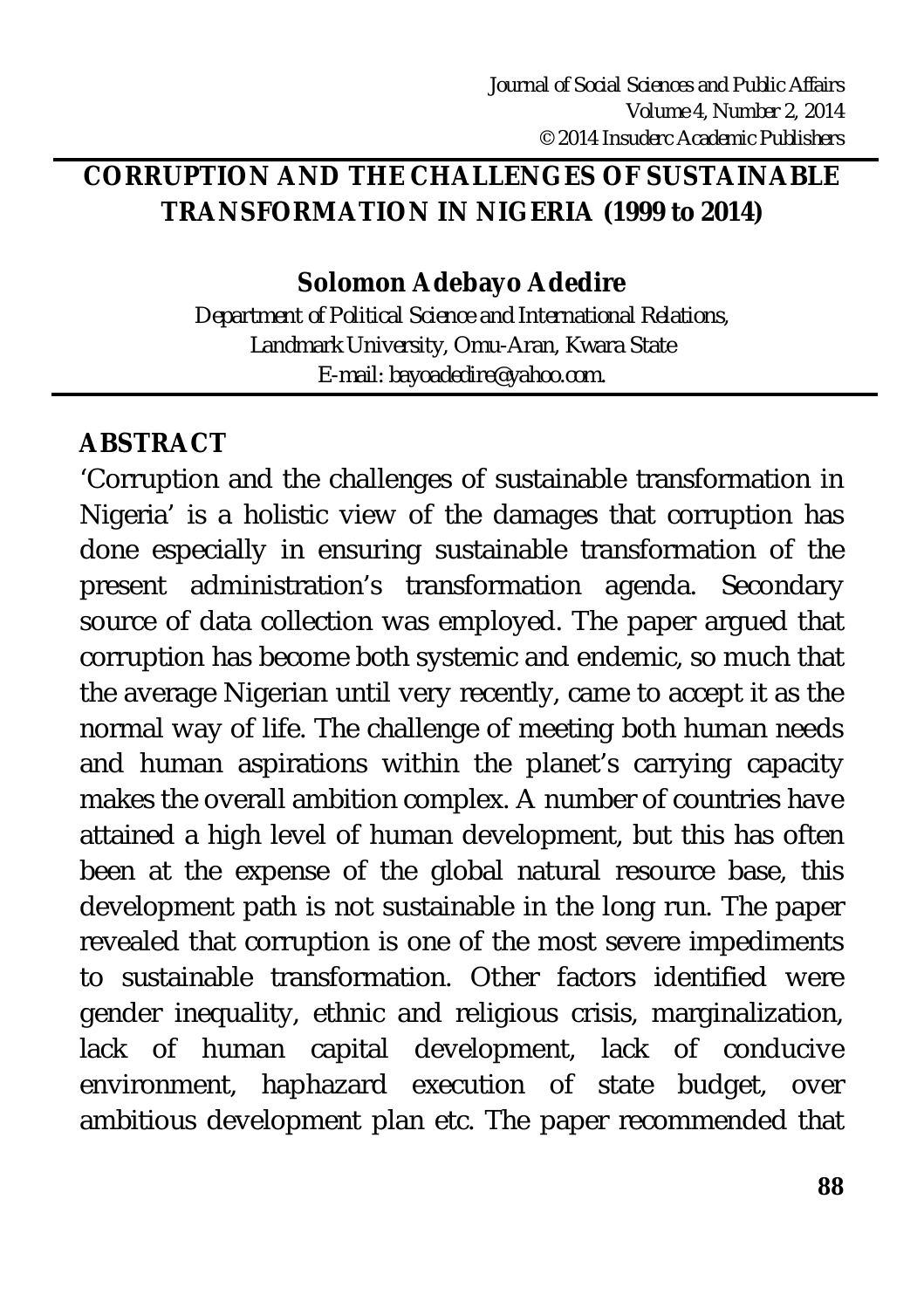corruption and its associated social vices like armed robbery, kidnapping, bribery, prostitution etc .should be reduced to the barest minimum, the economy should be diversified away from oil and gas, human capital needs to be developed, equal gender representation in government, proper implementation of budget and creating an enabling environment for all towards attaining the vision of a sustainable world. The paper concluded that a sustainable world cannot be realized until there are structural measures and stronger policy action to influence both production and consumption patterns.

**Keywords***: Corruption, Sustainable transformation, Challenges, Holistic, Endemic.*

# **INTRODUCTION**

Within the last one decade, the issue of corruption and good governance has taken the center stage in development worldwide. In 1999, the World Bank Institute budgeted a whopping U.S. \$7.5 million to fund the subject (Polzer, 2001 : 2; Tesh, 1999:1). The 1996 Study of Corruption by Transparency International and Goettington University ranked Nigeria as the most corrupt nation, among 54 nations listed in the study, with Pakistan as the second most corrupt. As though, this was not bad enough, in the 1998 Transparency International Corruption Perception Index (CPI) of 85 countries, Nigeria was 81 out of the 85 countries pooled. And in the 2001 Corruption Perception Index (CPI), the image of Nigeria slipped further down (ranked 90, out of the 91 countries pooled), as the second most corrupt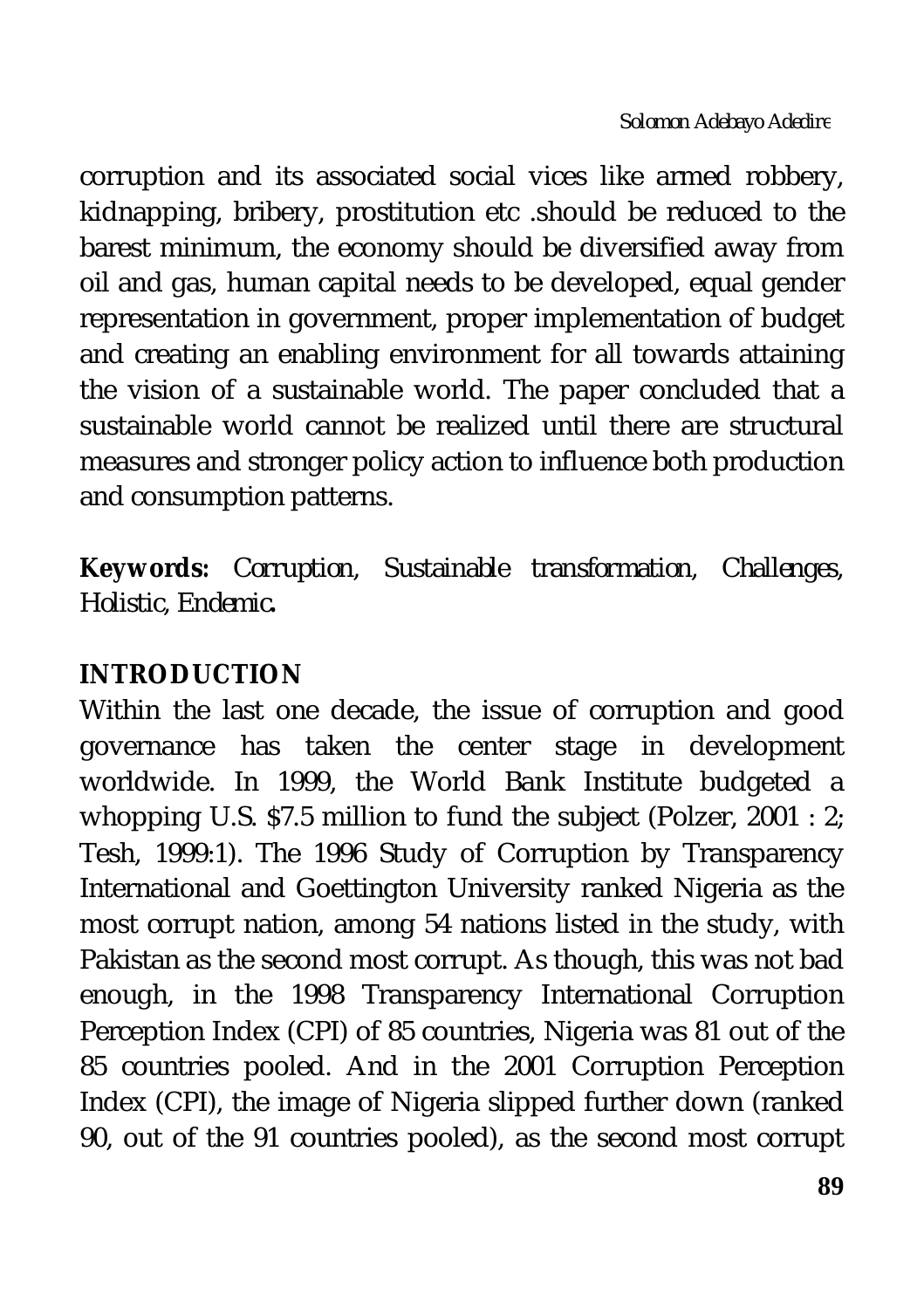nation, with Bangladesh coming first. The position remained the same in 2003 (Familoni, 2005). The structural changes in Nigeria by the past governments aimed at transforming and improving the living conditions of the inhabitants of the country. In 1998, the administration of Abacha introduced the Vision 2010. The aim was to develop a blueprint that will transform the country and place it firmly on the route to becoming a developed nation by the year 2010 (Vision 2010 Report, 1998). The general objective was to transform the country into "a united, industrious, caring and God-fearing democratic society, committed to making the basic needs of life affordable for everyone, and creating Africa's leading economy". The policy projected that by 2010, the Nigerian people would re-discover themselves and revert to being God-conscious and God-fearing, caring, sincere, honest, accountable in their dealing with public trust and proud of their country and heritage (Osisiona, 2012).

The regime of Olusegun Obasanjo in the Fourth Republic introduced National Economic Empowerment and Development Strategy (NEEDS). The four key strategies of the reform are: Reforming government and institutions, implementing a social charter, growing the private sector and value re-orientation (Osisiona, 2012). In an attempt to realize the above objectives, there were reforms in the major sectors of the economy like Pension, Energy and Power. This reform led to the privatization of Power Holding Company of Nigeria (PHCN), Banking reform that allowed for merger and acquisition, the setting up of the Independent Corrupt Practices and Related Offences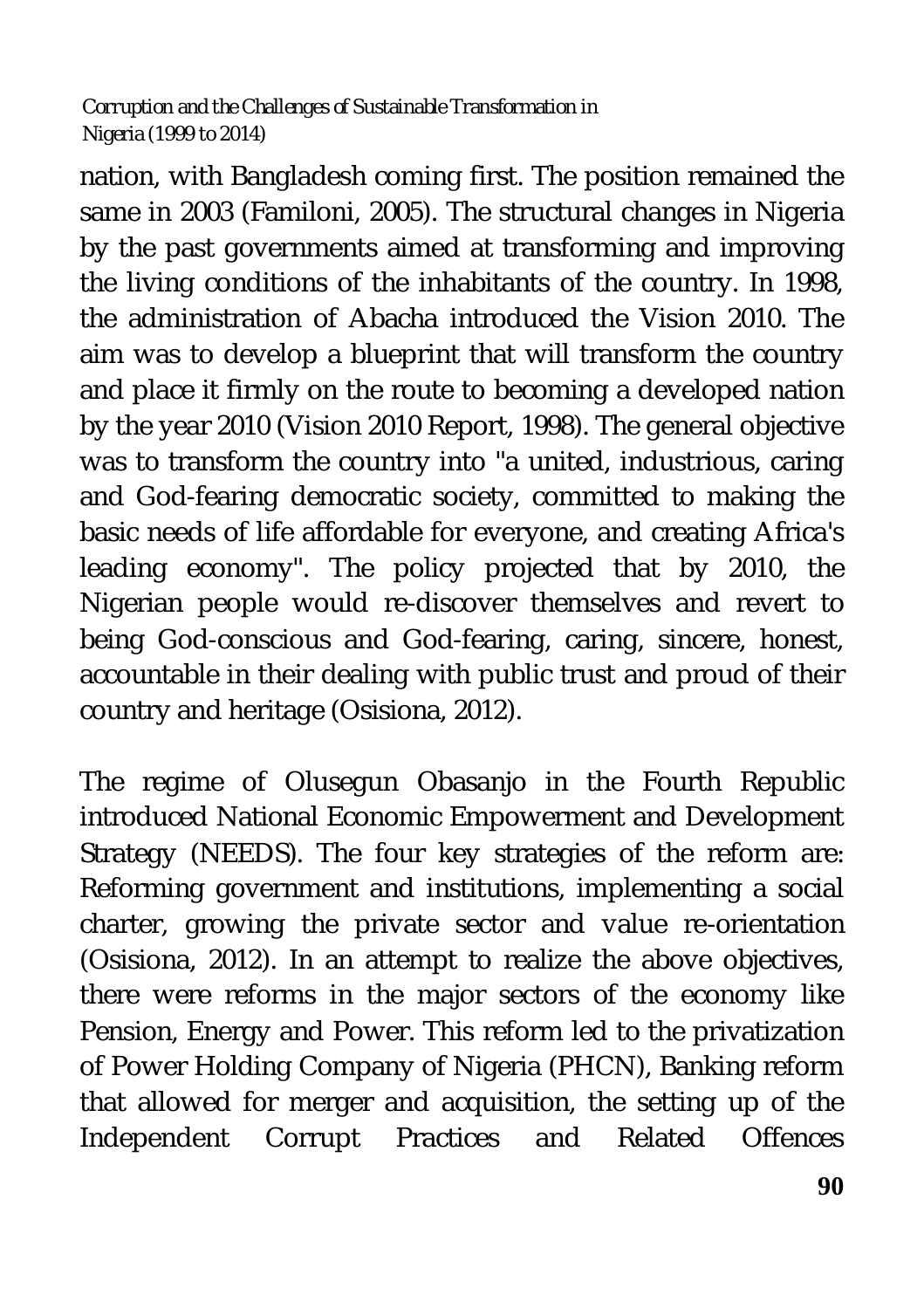Commission, the Economic and Financial Crimes Commission etc. With the inauguration of the Independent Corrupt Practices and other Related Offences Commission, Obasanjo graphically summed it all up when he said:

> *With corruption there can be no sustainable development, nor political Stability. By breeding and feeding on inefficiency, corruption invariably strangles the system of social organization. In fact, corruption is literally antithesis of development and progress.*

Speaking in the same vein, Professor Obadan of the University of Ibadan said:

> *One major implication of our entrenched system of illegal payoff is the enthronement of bad and corrupt political leadership, poor governance, ineffective administration and pauperization of the people.*

The Learned Professor went further to say:

*Systemic corruption distorts incentive, undermines institutions and redistributes wealth and power to the undeserving. Those who pay and receive bribes are expropriating a nation's wealth, leaving little for its poor citizens. When corruption undermines property, rights, the rule of law and incentive to investment, economic and political development are crippled (Klitgaard, 2000: 2).*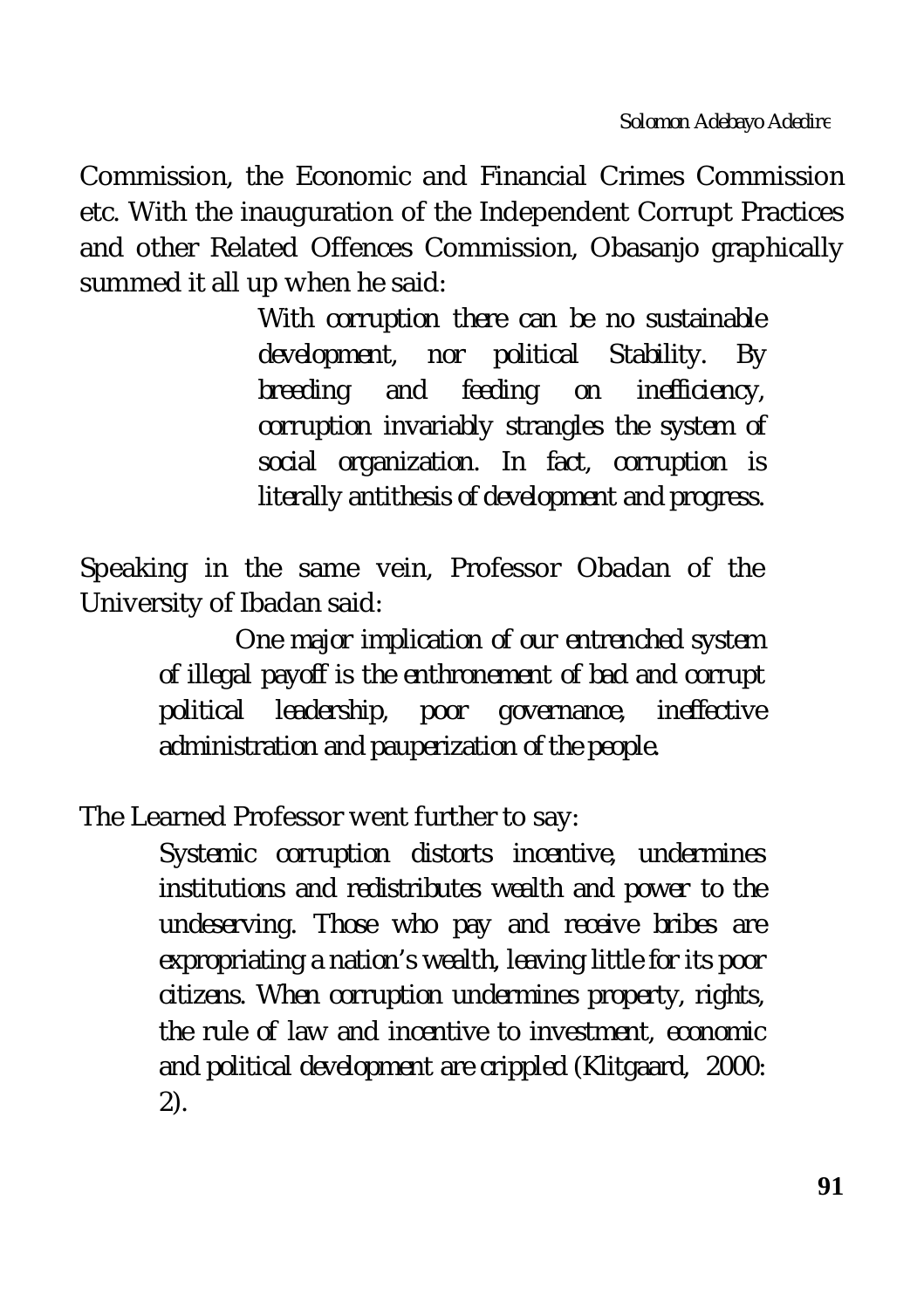The administration of Yar 'Adua in 2007 drew up a seven point Agenda for national development: Energy, Education, Agriculture, Infrastructure, Wealth Creation and Poverty Alleviation, Land Reforms and Security. These reforms would catapult Nigeria to the rank of the twenty (20) most developed countries of the world by the year 2020 (Shehu, 2006).This was the legacy the Yar'Adua administration transferred to Goodluck Jonathan administration when Jonathan took over. The key imprint of the transformation agenda eralded at the onset of the 2011 presidential election campaign was that Nigeria would be transformed into a new nation in various aspects of endeavor (Shehu, 2006). President Goodluck Ebele Jonathan Transformational Agenda Final Report defines the goal of the reform exercise in these words:

> *During 2011-2015, the policies and programmes directed at addressing governance will focus on the public service, security, law and order, the legislature ,anticorruption measure and institutions, the judiciary, economic coordination, and support for private investment. These will be addressed through the implementation of the recommendations in the areas of public service reforms, ,judicial reform, anticorruption initiative, electoral reform, land use reform, fiscal management reforms ,power sector reforms, infrastructural development reform, and information and communication technology.*(Asobia, 2012:15).

From the above, it is obvious that both the past and present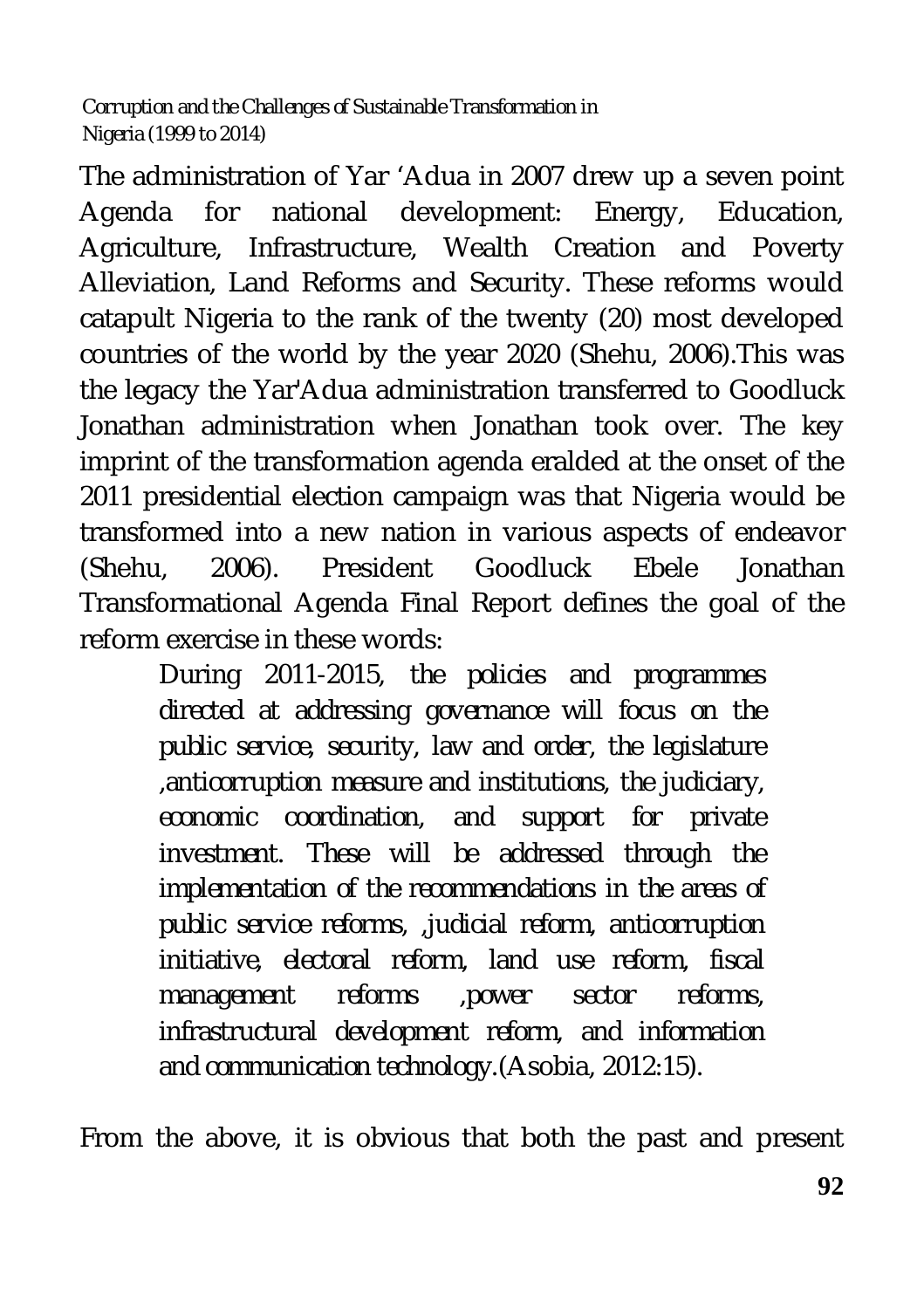governments have made efforts towards ensuring sustainable development i.e. development that meets the needs of the present without compromising the ability of future generations to meet their own needs (The World Commission on Environment and Development, 1987). However, the question that arises is: Will the transformation agenda of the present administration be allowed to get to a sustainable level to make Nigeria one of the world top twenty economies in 2015 in spite of high level of corruption? Corruption has constituted social obstacle to the execution of government projects and it is undoubtedly a principal affliction, which causes public resentment and may lead to social upheaval in any country (Oyebode, 1990).

The resultant effect of corruption is the diversion of public resources from public ends thereby leading to the shortage of goods and services. On a large scale, it poses a threat to democracy and good governance (Olurode, 2005). The corrupt ridden nature of Nigerian society has made it impossible to achieve the Millennium Development Goals (MDGs) and the Vision 2020 which Nigeria is working towards. Therefore, for meaningful development to take place and for that development to be sustained in the long run there is the need to curb corruption at all levels, if not, the post-independence drive for development and sustainability will be a mirage. The objective of this paper therefore, is to X-ray the corrupt ridden nature of Nigerian society and how it has affected the transformation agenda of the present administration. This paper is structured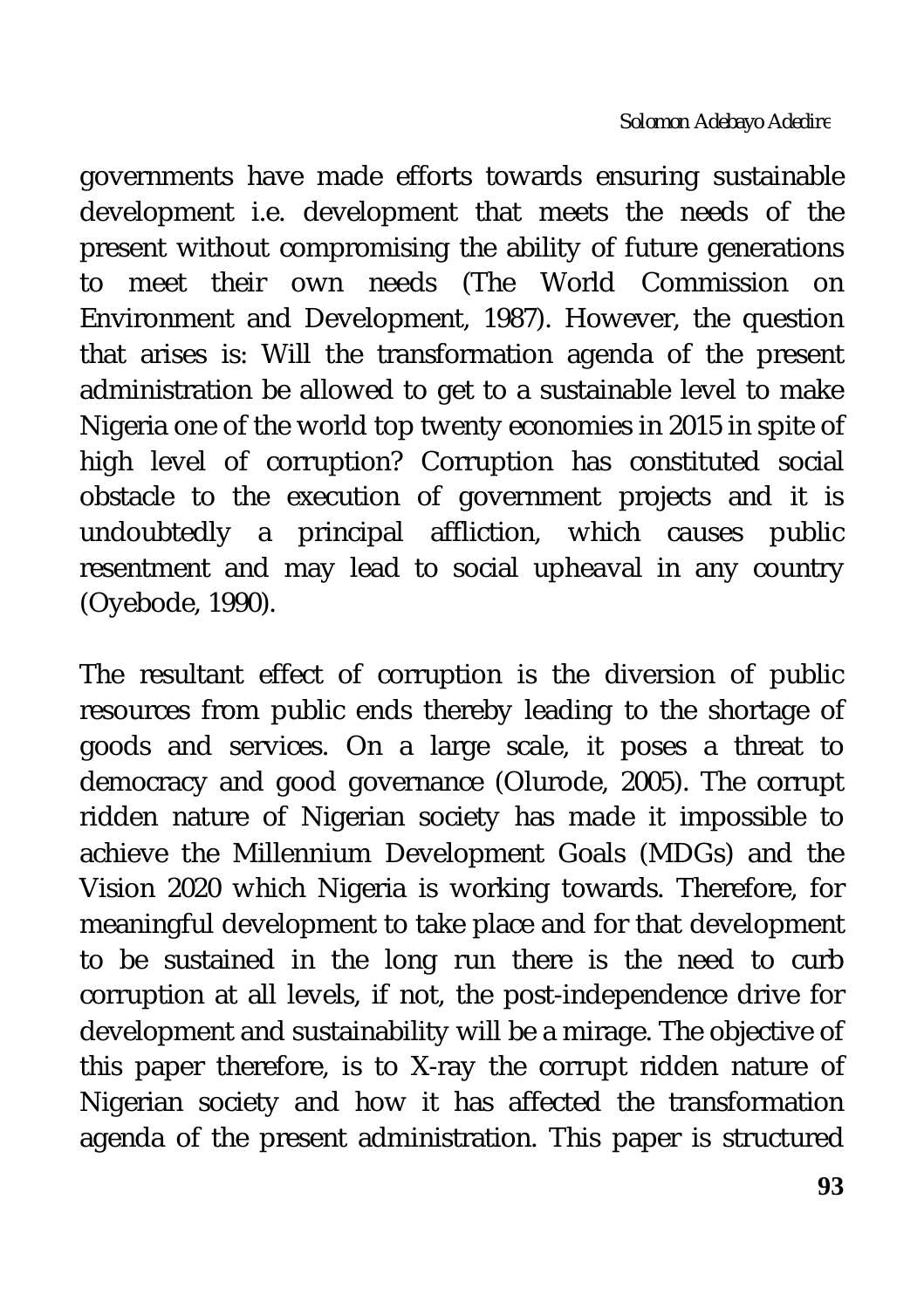into seven sections starting with this introductory part. This is followed by the background of the study. Section three focuses on the conceptual framework. Theoretical orientation is contained in section four. The fifth section examines transformation agenda of President Goodluck Jonathan administration as well as the assessment of the transformational agenda. The challenges of sustainable transformation are discussed in the sixth section while recommendations and conclusion are found in section seven.

### **Background of the study**

The First Republic was particularly notorious for corrupt practices where government contracts, purchases and loans were systematically manipulated to enrich political office holders and their cronies. The downfall of the republic could be partly traced to the cankerworm of corruption (Berdhan, 1997). In the Second Republic (1979-1983), Corruption took a different dimension. The massive financial corruption of the Shagari regime took the country into an unprecedented era of debt bondage and economic depression in which it is still deeply mired .The political corruption of that era led to an in glorious exit on the last day of 1983. Imagine being welcomed into a new year by a military coup d'etat! (Familoni, 2005). The Third Republic was aborted by the annulment of June 12 1993 election by Babangida administration. His political corruption was met with fierce resistance both within and outside the country; which made him to step aside and installed an interim government.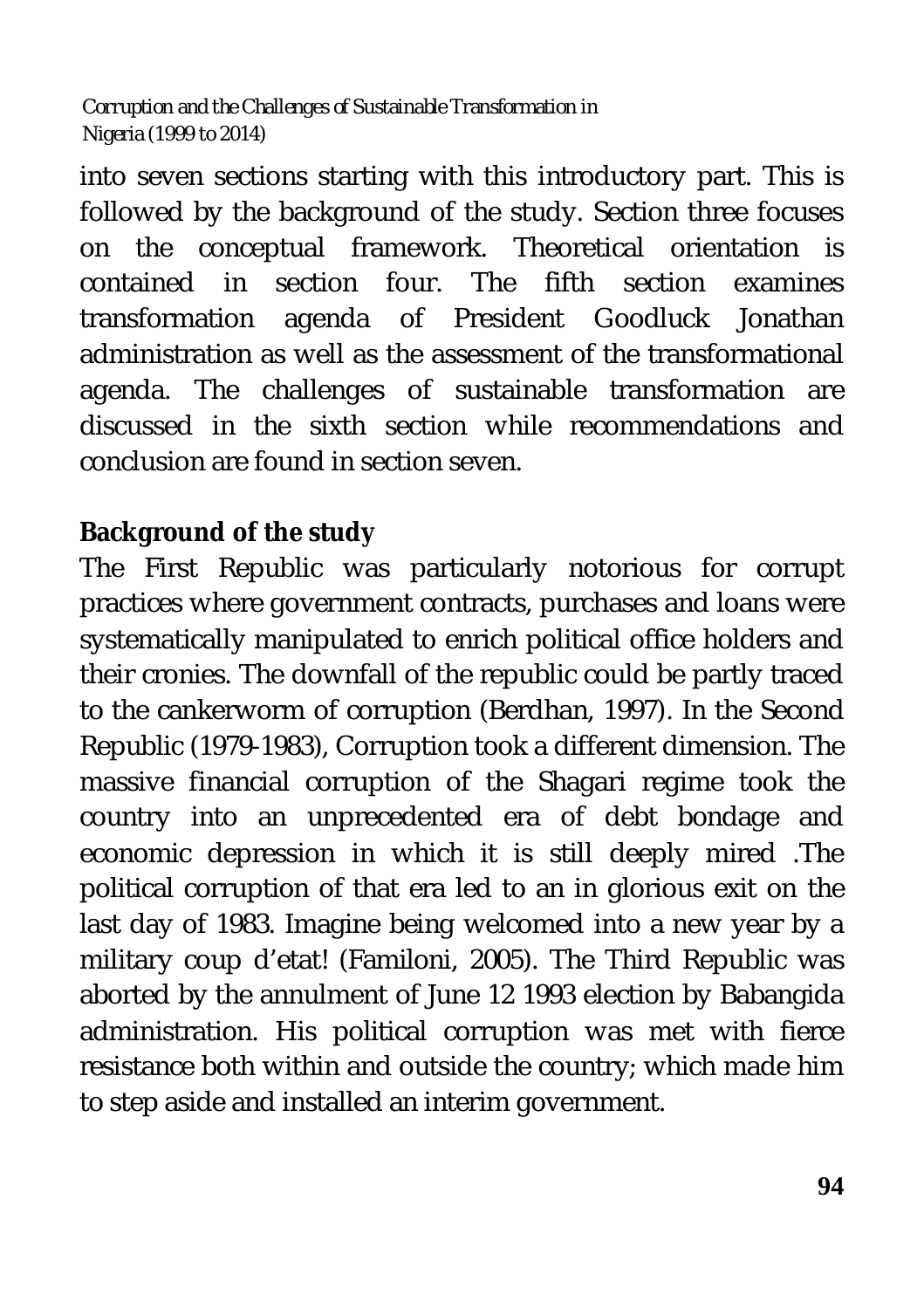The Fourth Republic which started in May, 1999, is full of corruptive activities as political office holders use their position to mismanage the economy. In 2001, the Corruption Perception Index (CPI) ranked Nigeria as the second most corrupt nation .Out of 91 countries with Bangladesh coming first. The position remained the same in 2003. In 2011, Nigeria was ranked 143 out of 182 countries in the world. Being 143 on the list makes Nigeria only better than 39 other countries. In 1999, Nigeria was rated 1.6; 1.2 in 2006, 2.2 in 2006, 2.2 in 2007; and 2.7 in 2008. The 2.7 in 2008 was actually 27 percent, which was not a pass mark but it was regarded as a "significant" improvement "in terms of her previous scores" (Daily Trust, September 23, 2008).

In the recent time, the National Assembly workers disrupted legislative activities over alleged corruption. The workers alleged sundry levels of corruption against the Clerk, Alhaji Salisu Maikasuwa, who is the chief Accounting Officer of the National Assembly, and diversion of all the appropriate funds as well as other unpaid "welfare" and fringe benefits meant for them by the management (The Guardian, May 8, 2013). Also, National Assembly workers accused the management and Chairman of Parliamentary Staff Association of Nigeria (PASAN), Comrade Rawlings Agada and the former Chairman of the National Assembly Service Commission of connivance and diversion of all the deductions from their "meagre" salaries, including pensions and taxes among others. The workers also alleged that the management connived to defraud them of ten thousand in the guise of owner occupier Housing scheme since 2009, diversion of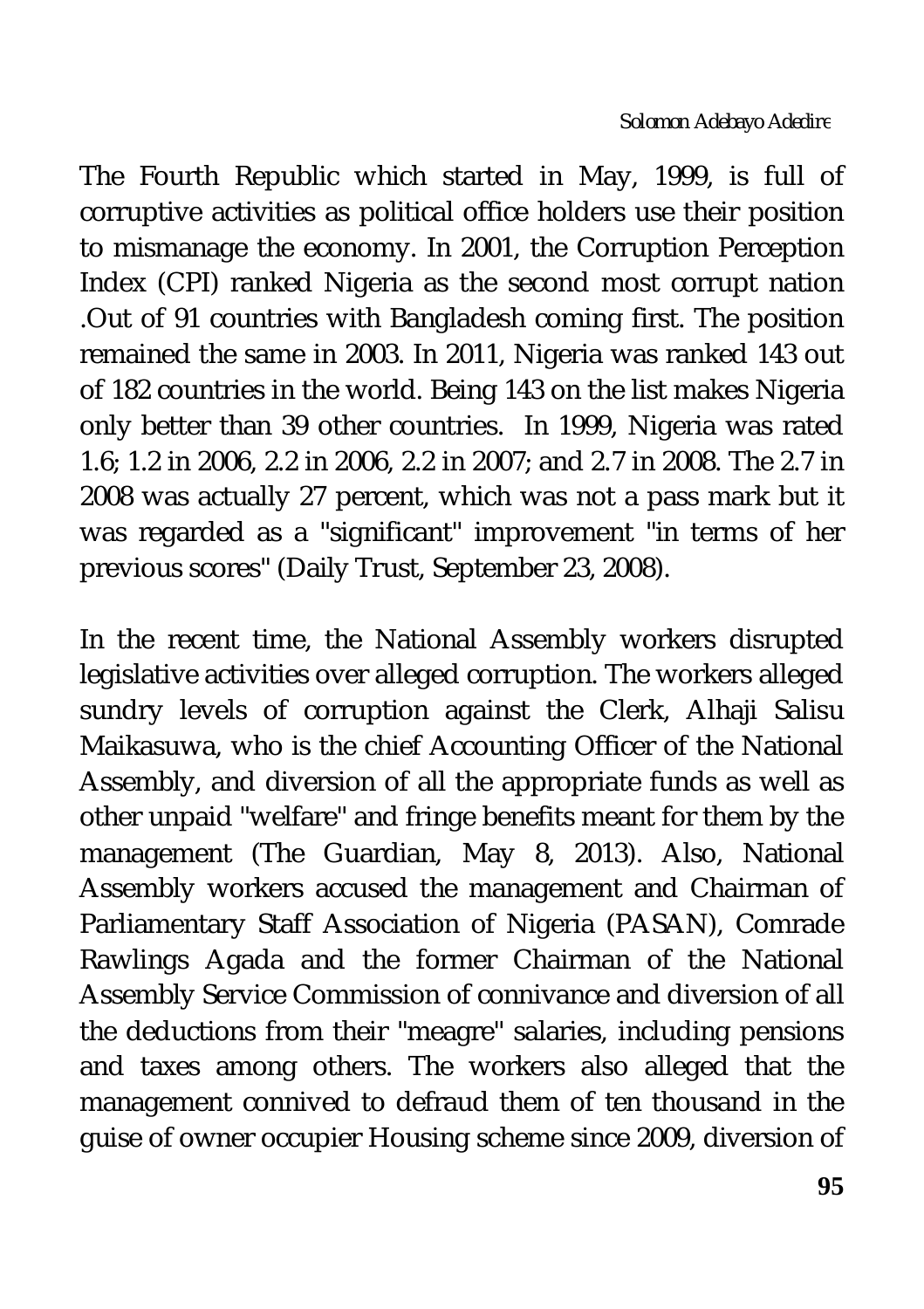lands allocated for staff quarters and intimidation within the Assembly complex by the security agents attached to the premises (The Guardian, May 8, 2013).

## **Conceptual Framework**

There are two basic concepts that are central to this paper**.** These are corruption and sustainable transformation.

## **Corruption**

The concept of corruption is so wide that it has become very difficult to give a single definition to the concept. Corruption is ubiquitous in human society. This caused Roy (1970: 87), to ask the question 'Why is corruption a universal phenomenon despite its universal abhorrence? In an attempt to answer this question, Roy (1970: 109), arguing from the functionalist perspective attributes the prevalence of corruption in all societies and at all times to its culturally integrative role. To him, corruption plays the role of maintaining systemic stability and continuity in the society. Reasoning from this vein, Otite (1986: 16), sees corruption as performing some positive role in the society. For instance, an elaborate and inefficient bureaucracy can lead to redtapism but where graft and bribes are introduced to act as incentives, this can be reduced and removed. He also contends that corruption provides a chance for groups other than political parties to articulate their interests, maintain a channel, and get represented in the political process.

Corruption has become both systemic and endemic, so much that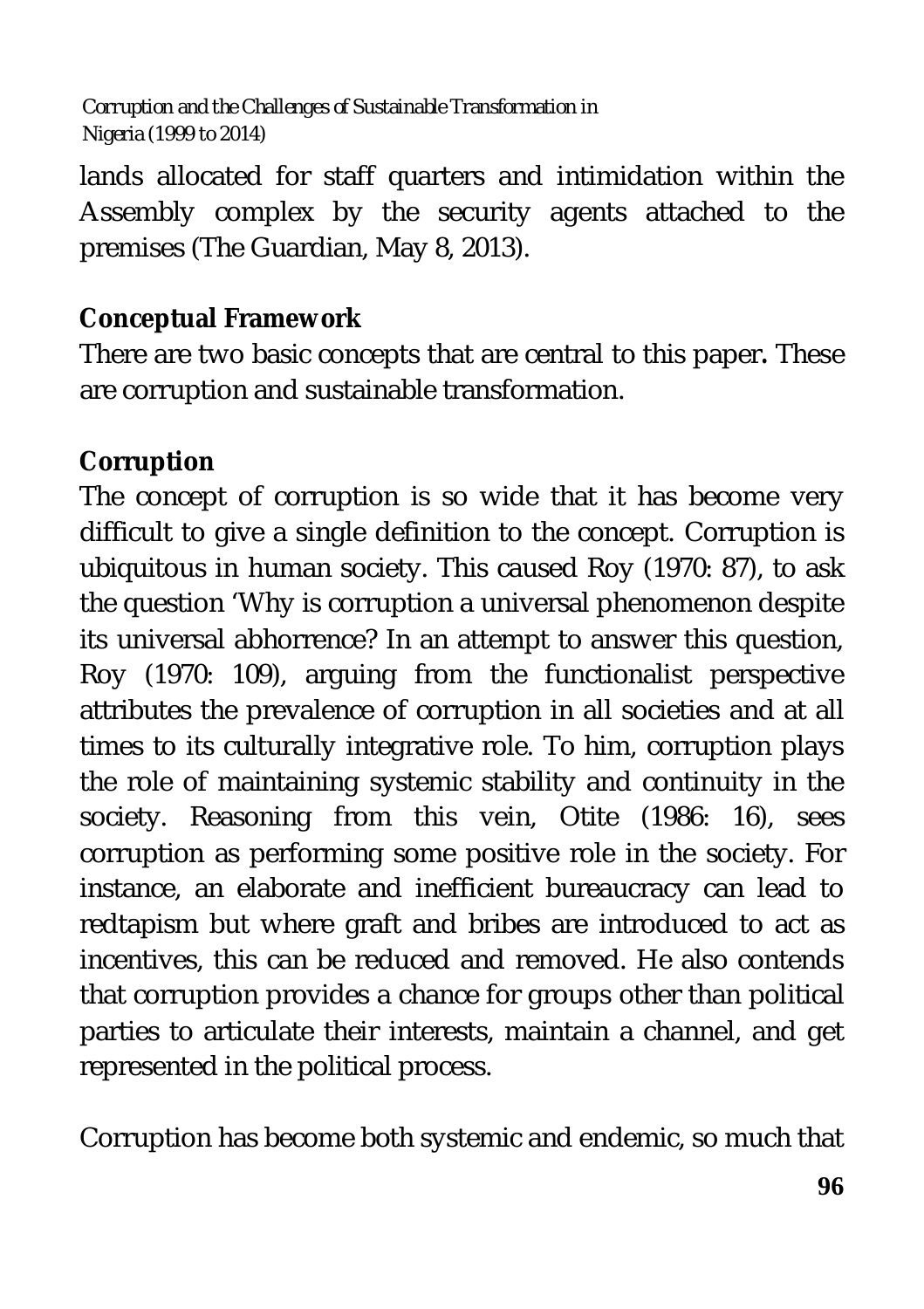the average Nigerian until very recently came to accept it as the normal way of life. Thus, corruption is Nigeria's lingua franca, understood by all and spoken with varying degrees of fluency by a large percentage of the population. It is the transactional language of engagement in nearly every encounter and interaction among Nigerians and has evolved to become the normative syntax of our society, modulating everything from our private thoughts and personal behaviour to the theory and practice of our public policies (Lardner, 2013). Corruption is a complex phenomenon and its root lies deep in bureaucratic and political institutions, and its effect on development varies with country conditions. Corruption is widespread in many developing and transition economies, not because their people are different from people elsewhere, but because conditions are ripe for it (Bannon, 1999). Aluko (2009) described corruption as any organized, independent system in which part of the system is either not performing duties it was originally intended to; or performing them in an improper manner, to the detriment of the system's original purposes. Obasanjo (1994) defined it as the misuse of public power for private and personal benefit. Corruption manifests itself in various forms such as outright misappropriation of public resources for purely private or dishonest use, nepotism, or disregard for accountability in the exercise of discretion in a matter in which a public officer is vested with monopolistic or entrusted power (Akanbi, 2005).

According to Harsh (1993), corruption is a practical problem involving the outright theft, embezzlement of funds or other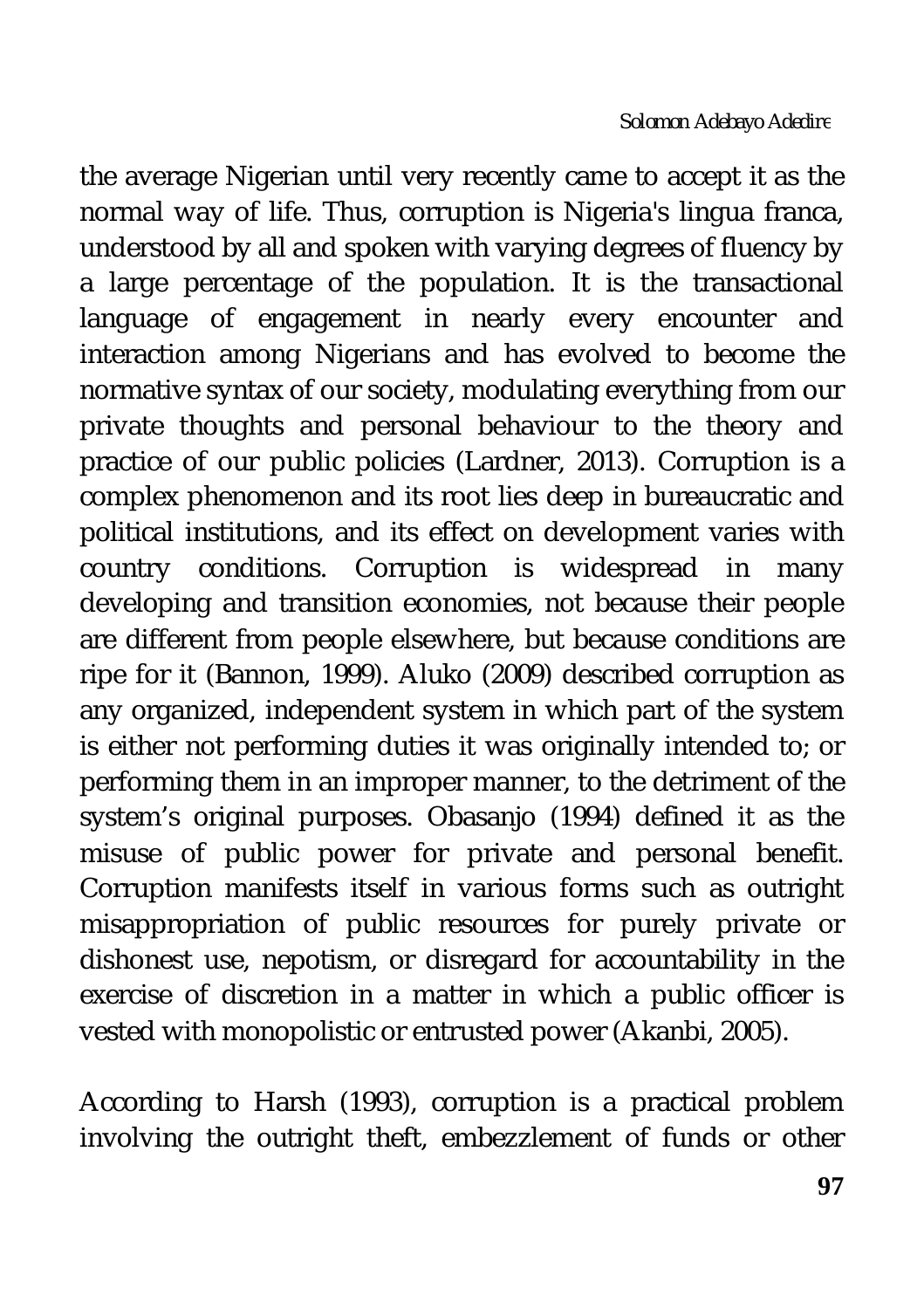appropriation of state property, nepotism, and granting of favors to personal acquaintance. It has been argued that corruption involves behavior which deviates from the moral and constitutional requirements. Odey (2002) contextualizes corruption in Nigeria as the air which every living person breathes in and out. According to him, nobody makes any effort to breathe in the air, it comes naturally. Corruption, in Nigeria, has become so naturalized that many of us simply becomes corrupt without making any effort and often even without knowing it. The Independent Corrupt Practices and other Related Offences Commission (ICPC) Act 2000, and the Economic and Financial Crimes Commission (EFCC) Act 2004 have now broadened the definitions of corruption. The sum total of these definitions is that corruption is the process in which an individual uses socially unapproved or unacceptable means to secure for himself or herself advantages or opportunities or principles he or she does not deserve or is not due for at a particular point in time. The synonyms of corruption therefore include bribery, crookedness, deviousness, unethical practices, unscrupulousness, double-dealing, debasement and depravity (Omoluabi, 2005).

### **Effects of Corruption**

Tanzi (1998) provides a useful summary of the adverse effects of corruption quantified in recent studies. These include:

\*Reducing investment and hence growth, by increasing costs and uncertainty.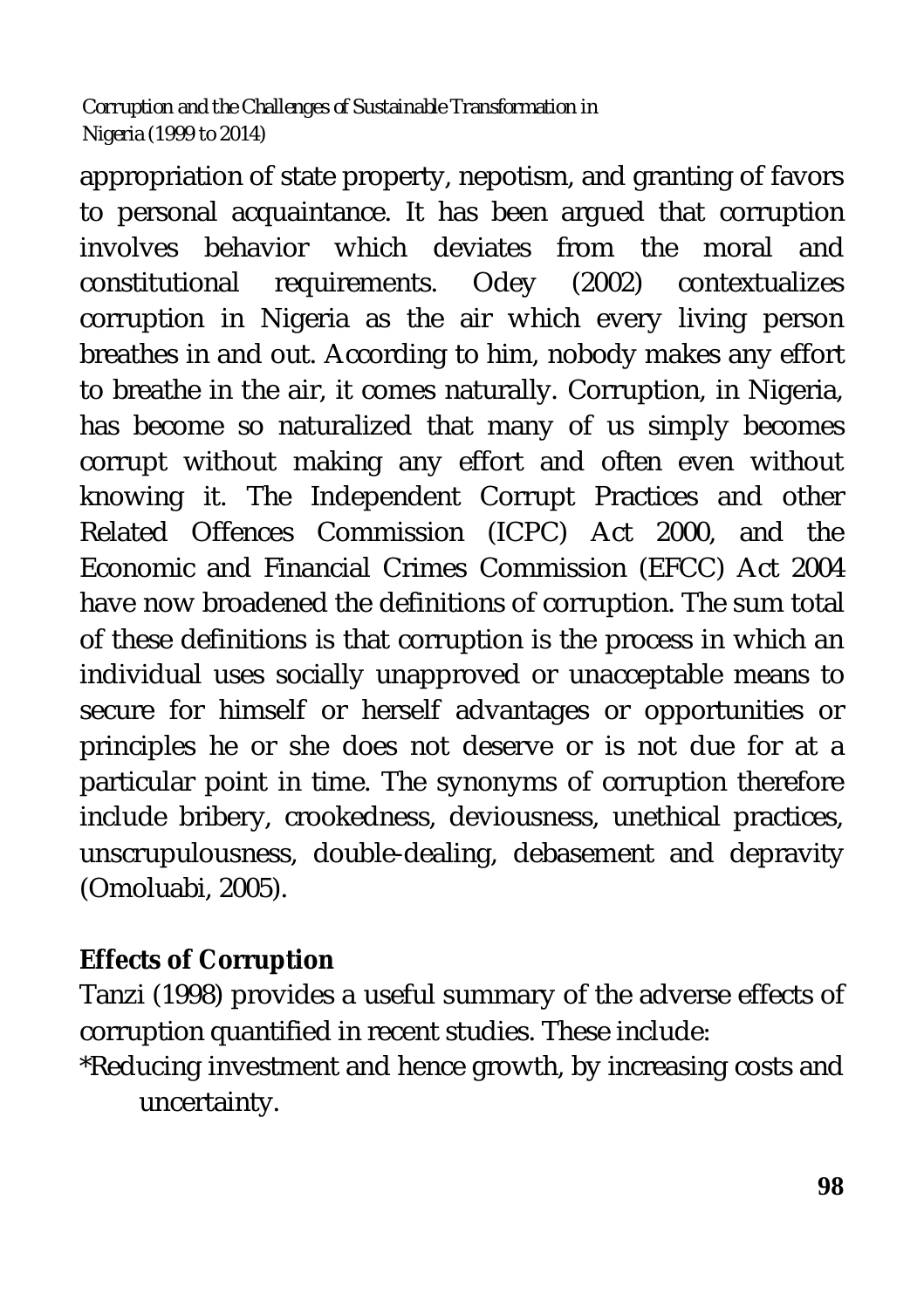- \*Reducing spending on health and education, because these expenditures do not lend themselves easily to corrupt practices on the part of those who control the budget strings.
- \*Reducing spending on operations and maintenance for reasons similar to the point above.
- \*Increasing public investment because public projects are easier to manipulate by public officials and private bidders.
- \*Reducing the productivity of public investment and infrastructure.
- \*Reducing tax revenues due to corrupt tax and customs administration; and
- \*Reducing direct foreign investment because corruption acts as a tax, the less predictable the level of corruption, the greater its impact on foreign investment.

### **Sustainable Transformation**

Sustainability is a dynamic equilibrium in the processes of interaction between a population and the carrying capacity of an environment such that the population develops to express its full potential without adversely and irreversibly affecting the carrying capacity of the environment upon which it depends. Sustainable transformation aims to achieve universal human well-being and environmental sustainability at global, national and local levels. The vision assumes that by 2020, all people have access to food, safe drinking water, improved sanitation and modern sources of energy. A sustainable world cannot be realized until it is widely and actively envisioned. Of the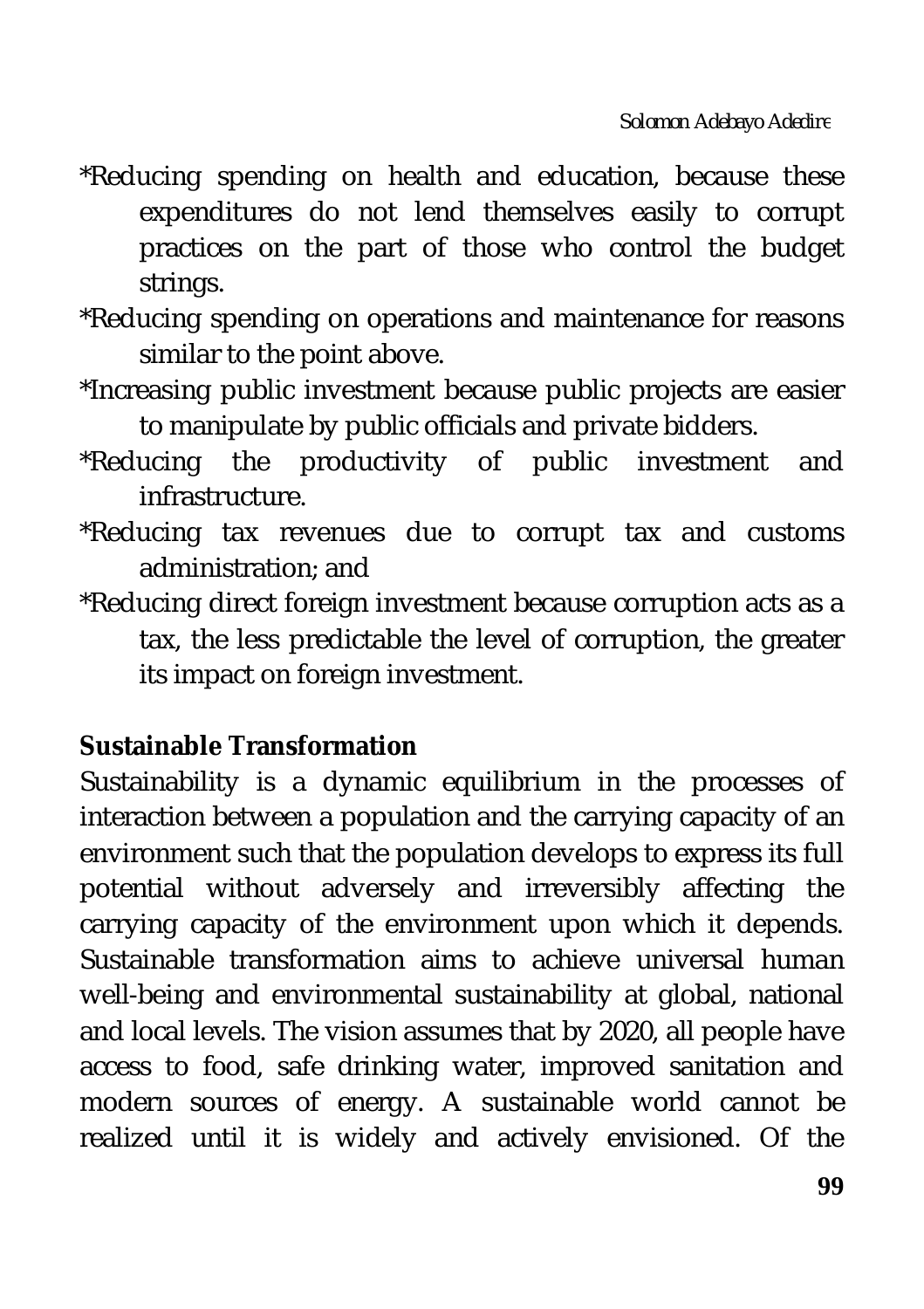available tools to address the challenges ahead, visioning is critical to crafting profound and change. Vision statements have a specific form: they describe the future, yet they are phrased in the present tense as if the desired change had already occurred (Nwaobi, 2003).

Transforming the society and the world's economy to a sustainable basis presents the most significant challenge to the 21<sup>st</sup> Century. This challenge is unprecedented in scope. Its content is the planet as a whole. It calls for a fresh vision, a new dream and a new approach for shaping an evolving new reality. The ultimate objective of establishing the concept of sustainability, as an organizing principle is to foster a wellfunctioning alignment between individuals, society, the economy and the regenerative capacity of the planet's life-supporting ecosystems (Ben-Eli, 2006). Transformation requires a high degree of consensus and coordination between societal actors with diverse interests and working environments.

#### **Theoretical Orientation**

In this paper, two theories are examined. These are rational choice theory and organizational culture theory.

**Rational Choice Theory:** This theory was popularized by Rose-Ackerman in 1978. According to Rose-Ackerman, the causal chain is that of an individual making a (bounded) rational decision that leads to a predetermined outcome. Central to the rational choice literature is the individual corrupt official who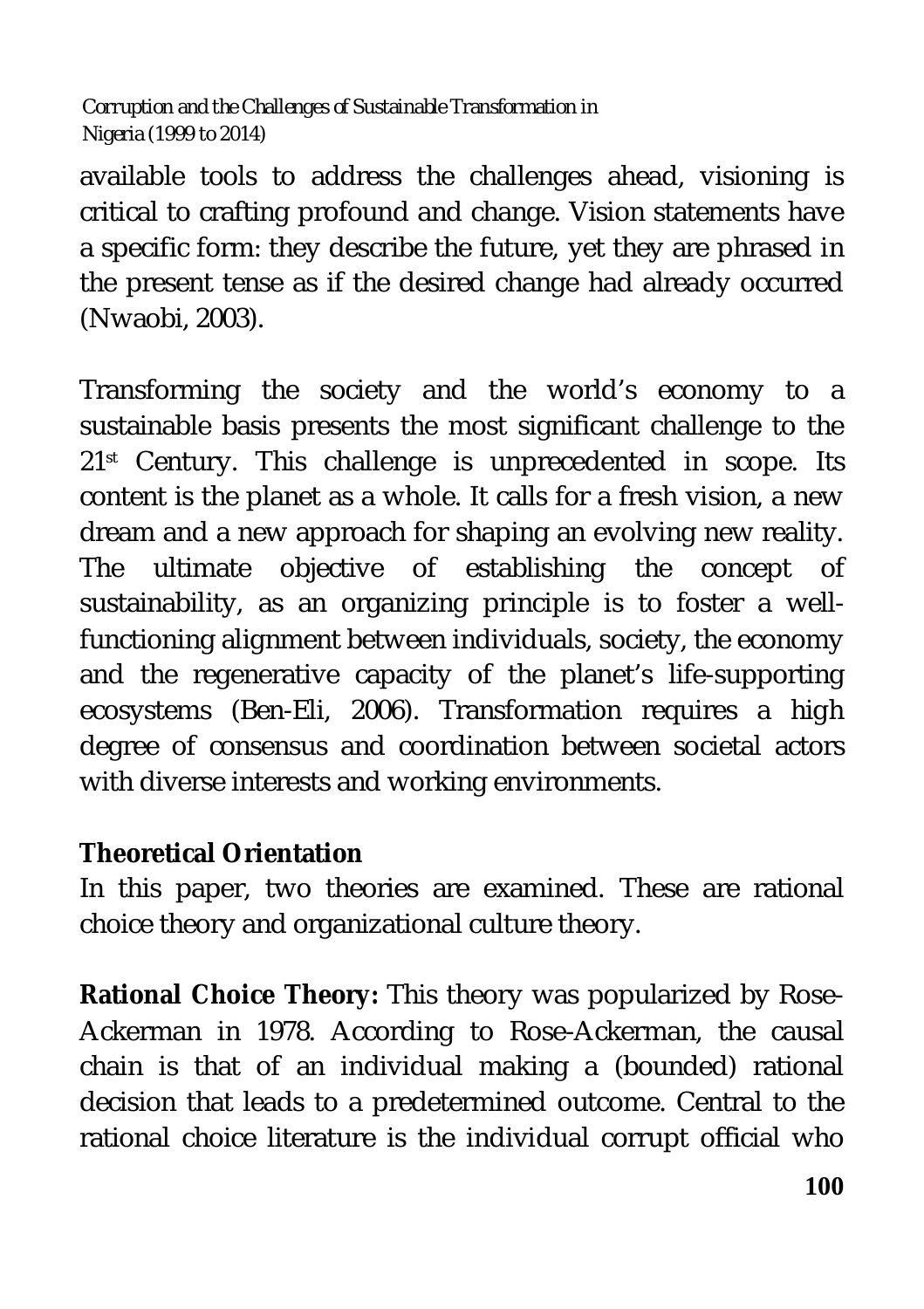tries to maximize his or her utility. The individual (usually male) is portrayed as a rationally calculating person who decides to become corrupt when its expected advantages outweigh its expected disadvantages (a combination of possible penalty and the chance of being caught). The theory claims that public officials are corrupt for a simple reason that the potential benefits of corruption exceed the potential costs (Graaf, 2003). Or as Klitgaard (1988: 70) states, if the benefits of corruption minus the probability of being caught times its penalties are greater than the benefits of not being caught, then an individual will rationally choose to be corrupt. Of course, the theory can be expanded when conditions that influence the cost-benefit calculations are taken into account. For example, trust can play an important role. When the state cannot be trusted to manage private property transfers, corruption might become more appealing (Gambetta, 1993). Also, trust within close personal relationships increases the chance of getting the benefits from the delivered corrupt 'services' or reduces the chance of getting caught. In this kind of theory, actions of corrupt officials are caused by a rational, conscious and deliberate weighing process of an individual. In its purest form, autonomous agents are assumed to make more or less rational means-end calculations. This contrasts with other theories where behavior is explained by causes beyond individual control.

The advantage of rational choice theory is that it has relatively close focus (Schinkel, 2004: 11). Instead of looking for general determining factors, it concentrates on a specific situation of an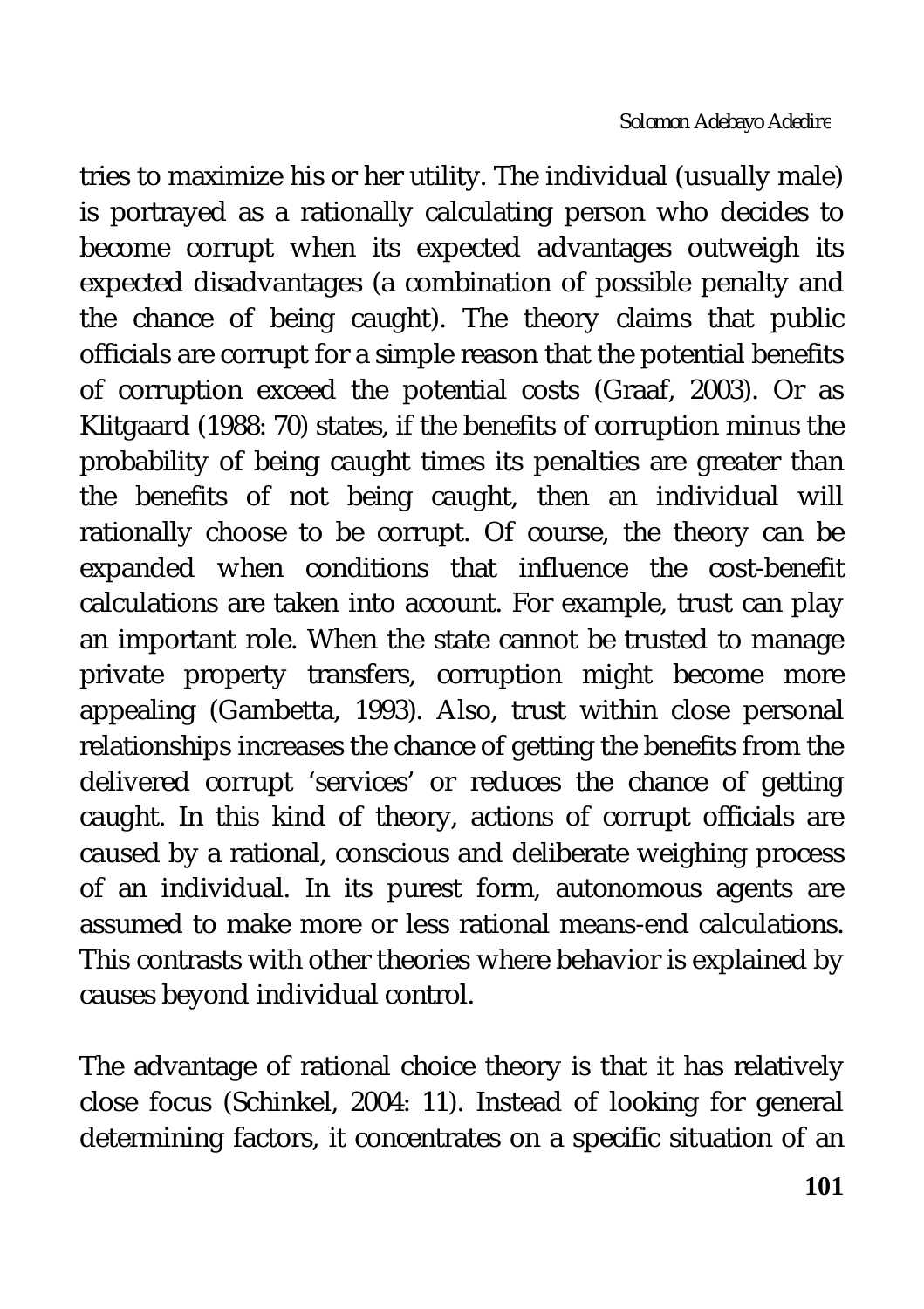agent (a corrupt official) who calculates pros and cons. In that sense however, it is insensitive to the larger social context (which is something public choice in general has often been criticized for). It cannot account for triggering causes within the situation. The theory starts from the moment an official calculates whether to become corrupt or not. The question then becomes: why are some officials corrupt in many Western countries while most are not? If some calculate that corruption is a good deal, are the others, by not becoming corrupt, making 'bad' calculations? Thus, rational choice theories lead to a discourse on corruption control that maximizes the costs of corruption and minimizes the benefits. Since the benefits of corruption are much harder to influence, most of the focus is on the costs of corruption. These costs can be made higher by improving the chances of getting caught and imposing steeper penalties. This can easily lead to a discourse asking for a comprehensive system of control based on surveillance, massive information gathering, auditing, and aggressive enforcement of a wide array of criminal and administrative sanctions (Anechiarico & Jacobs, 1996).

**Organizational Culture Theory:** This theory was expounded by Rose-Ackerman in 1978. The emphasis is on the culture and structure of the organization within which the agent is working. The underlying assumption seems to be that a causal path from a certain culture – a certain group culture – leads to a certain mental state and that mental state leads to corrupt behavior. Failure in the "proper machinery" of government, not faulty character, leads public officials to act corruptly. Therefore, it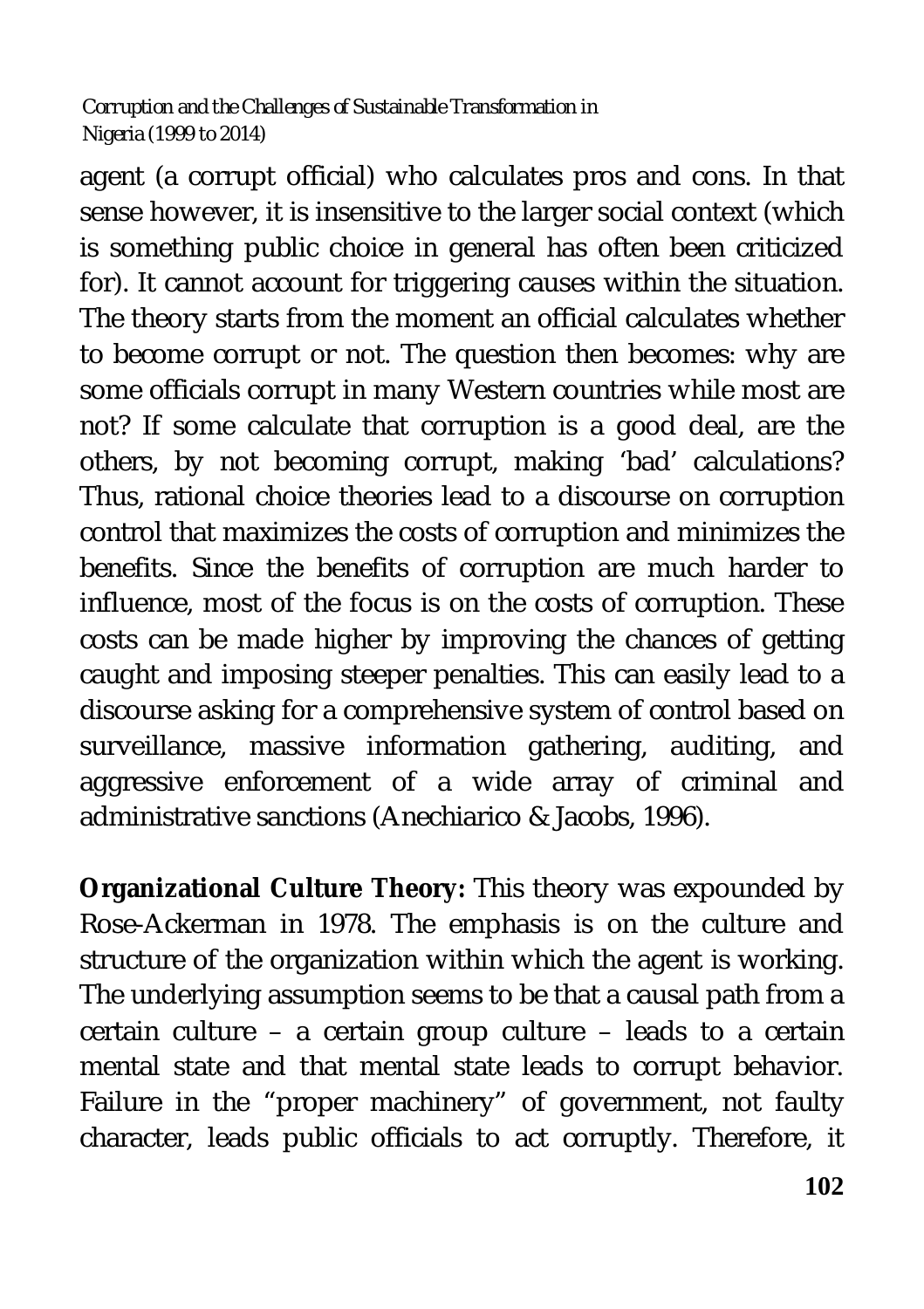accounts for the context corrupt acts occur in. For example, Punch claims (2000: 304) (when talking about corruption within police departments around the world): "If we scan these activities then it is plain that we are no longer dealing with individuals seeking solely personal gain but with group behavior rooted in established arrangements and/or extreme practices that have to be located within the structures and culture of police work and the police organization." Punch concludes (2000: 317): "The implication is that in tackling corruption and other forms of police deviance, it is vital to focus on group dynamics, the escalation from minor to serious deviance, and on the negative elements in the police culture.

Once again, in this theory there is a causal path from a certain culture, a certain group culture, that leads to a mental state and that mental state leads to corrupt behavior. At best, we could say that this theory describes certain conditions under which corruption occurs. But that, too, is probably saying too much. It is more a matter of describing 'facilitating factors' which, in some cases (not all people in the organization become corrupt), strengthen a causal chain. This type of theory is not so much interested in the corrupt official, but in the contextual features that make for the setting of corruption. Of course, many good arguments involving economic, natural or social forces, for instance, show that institutions (not in the sense of organizations or buildings, more in a sense of collective ways of thinking, feeling and doing) determine, in large part, the decisions and behavior of people. There are dynamics that transcend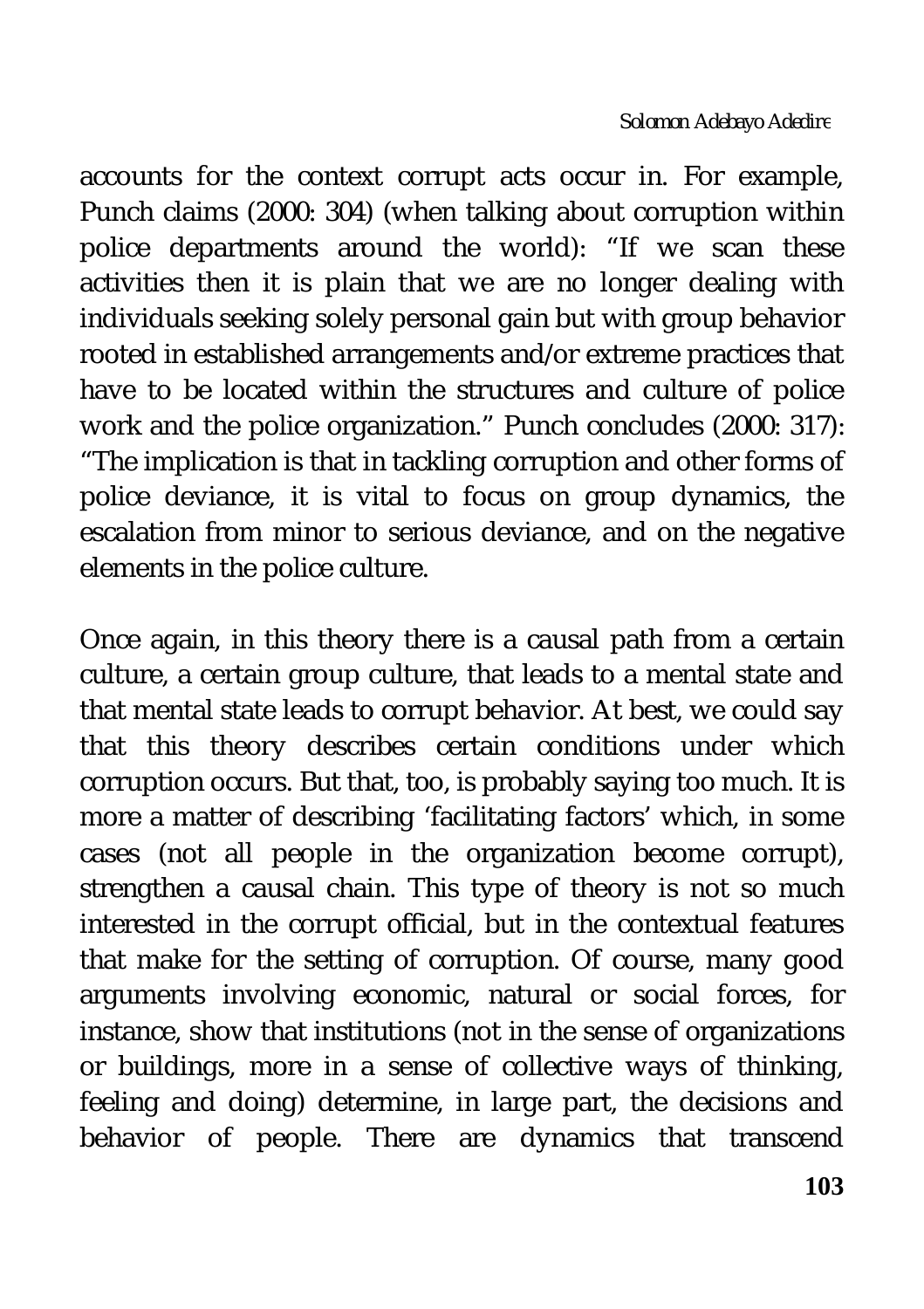individuals. In that sense, this group of research distances itself from methodological individualism (Graaf, 2003).

The advantage of this theory is that it describes certain conditions under which corruption occurs. Also, it establishes the fact that corruption is rooted in group behavior that have to be located within the structures and culture of organization. There is a causal path from a certain culture that leads to a mental state and this exhibits corruptive behavior. However, this theory is questionable because it is not all people in the described organization that are corrupt. The theory is not so much interested in the corrupt official but in the contextual features that make for the setting of corruption. This paper adopts organizational culture theory because institutions of government in Nigeria are faulty, weak and porous. Hence, corruption occurs in every facet of life.

## **Transformation Agenda of Goodluck Jonathan Administration**

The key imprint of the transformation agenda eralded at the onset of the 2011 presidential election campaign was that Nigeria would be transformed into a new nation in various aspects of endeavour (Vanguard, May 29, 2013). The following are the transformational agenda of the present regime:

**Infrastructural Development:** The President promised to revive the rail system in the country, complete Lagos to Jebba rail project, intervene and revitalize the moribund Nigeria Machine Tools and other infrastructure owned by the federal government,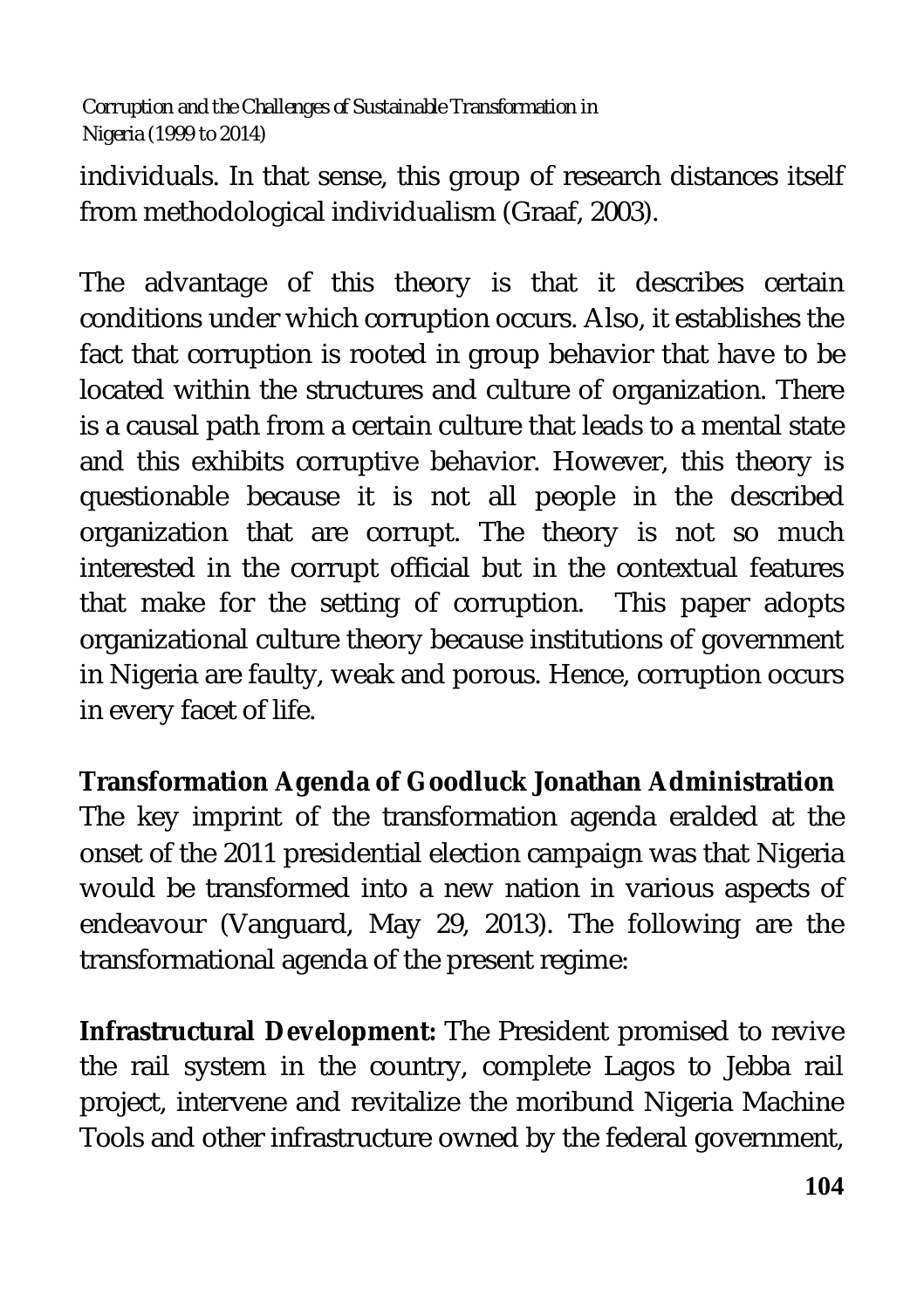modernize the ports, complete the second River Niger bridge before the expiration of the tenure, make the Minister of Works to immediately start repairs of the road leading to Murtala Mohammed International Airport, and assist in resuscitating all the collapsed industries in Kano state.

**Power:** The nation promised constant supply of electricity, stable power supply by the year 2015 so that small and medium scale industries can thrive again, exploration of the coal deposits in Benue and Kogi states, construction of more dams, building of more hydro-power stations. The electorate was also assured that Nigerians would not use generators more than two times in a month to set up production factories in the country.

**Energy and Gas:** The President pledged to make Nigeria go beyond producing and exporting crude oil to exporting refined petroleum products, create 600,000 new jobs in the gas industry, boost gas supply from 1.0 billion cubic feet per day to 10 billion cubic feet by the year 2020, facilitate the enactment of the Petroleum Industry Law with emphasis on local content such that jobs are created for Nigerians.

**Education:** The President promised a holistic review of the nation' education policy. He also pledged to establish at least one Federal University in each state by the end of 2012, improve an hostel facilities across the nation, revamp Almajiri system of education, work towards improving the education sector as a prelude to transforming economy and as means of empowering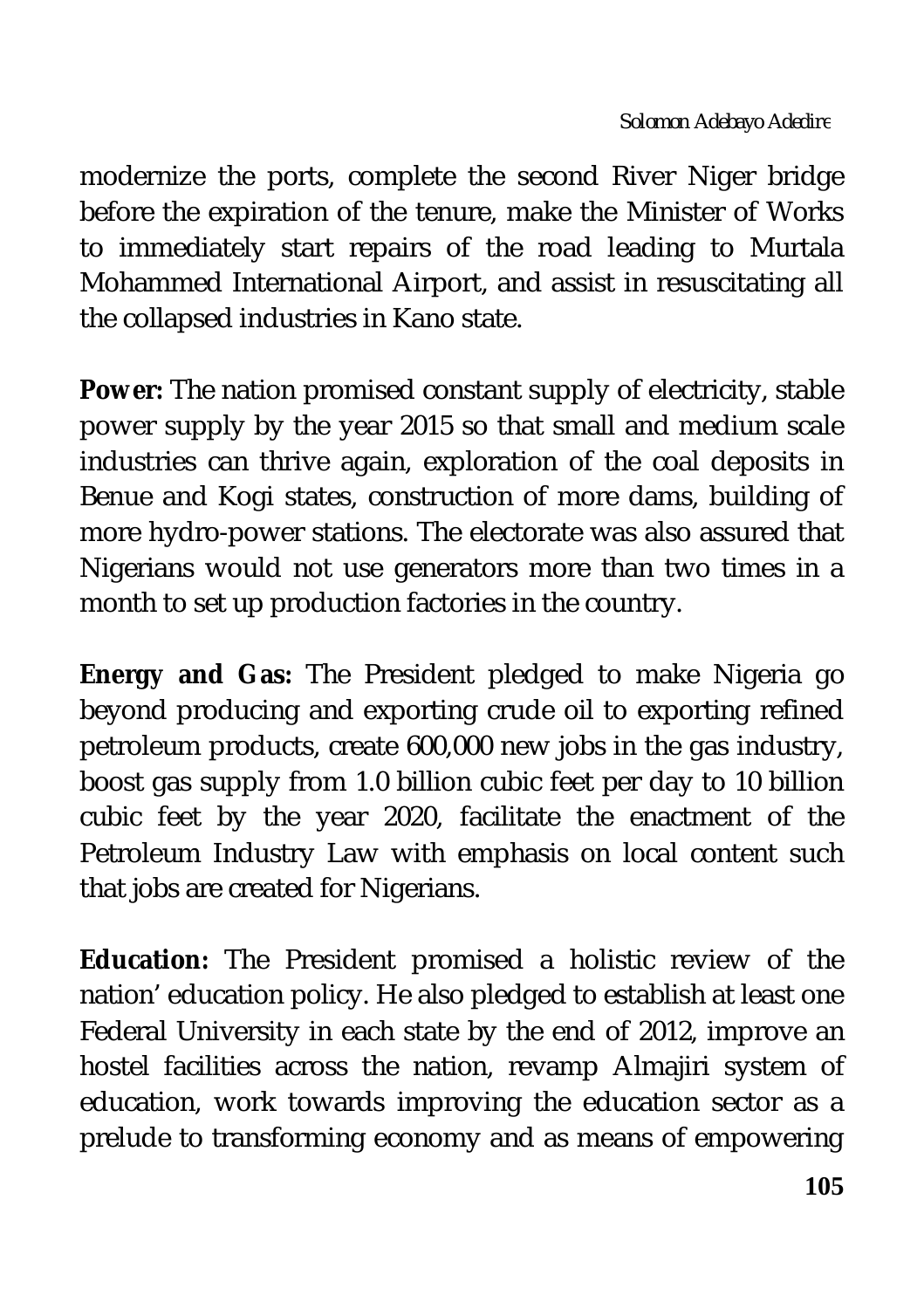the people. He also promised to improve on teaching and learning environment in schools and to make every Nigerian of school age to have access to education.

**Security:** Following the general insecurity in the country, Jonathan promised to make anyone caught breaching the public peace to face the full wrath of the law, make sure that no part of the country is allowed to be a sanctuary for criminals, confront headlong ethno-religious violence in the country, ensure there is no sacred cow in the fight against corruption, strengthen EFCC and ICPC to fight crime, eradicate kidnappings, impeding entrepreneurship in Eastern Zone, pursue all bombers and terrorists among others.

**Agriculture:** Jonathan promised to boost agriculture through irrigation and maximizing vast mineral resources in the country, revive the marketing boards to ensure that farmers are no longer cheated on the sales of farm produce while more silos would be built to help farmers preserve their products, provide farmers with information on agricultural production and move towards mechanized agriculture and make each state to specialize in two crops: cash and local crops.

**Economy:** The President pledged to work with the private sector and all the relevant agencies to stimulate industrial growth, introduce 5-year term budgeting, diversify the economy, to revive the Ajaokuta Steel complex and Itakpe from Ore Company, address the issues of unemployment through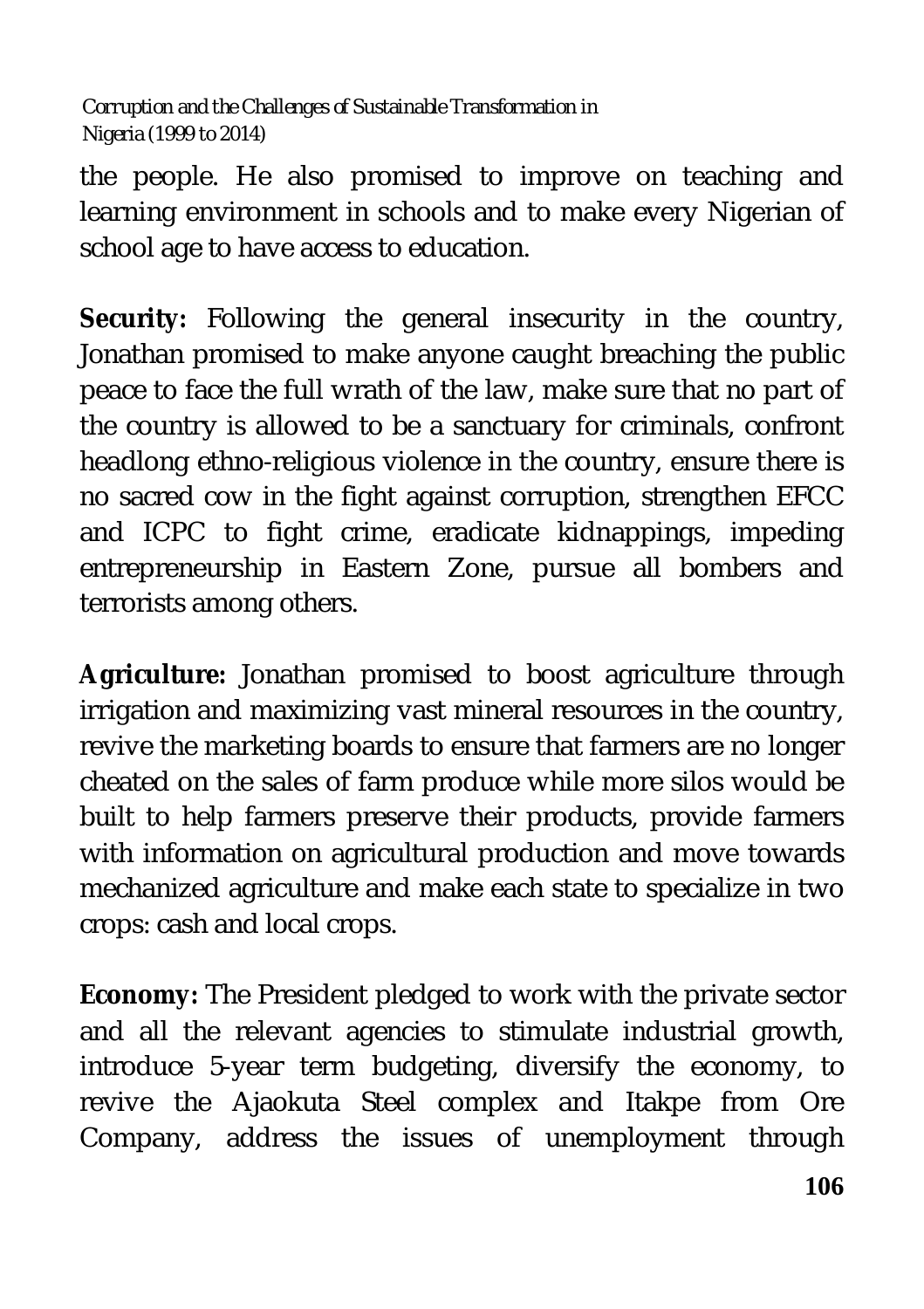diversification of the nation's economy to that of sustainable agricultural development across the 36 states of federation, reduce production cost by inviting manufacturers of high demand commodities in the country to set up production factories in the country.

## **An Assessment of the Transformational Agenda of Goodluck Jonathan administration**

Kumolu (2013) gave a vivid assessment of transformation agenda of President Goodluck administration as follows:

Infrastructural Development: Although, there had been remarkable achievements on road construction, no new sea ports have been proposed while many of the country's major airports have been rebuilt. Remarkably, the contract for the construction of the 2<sup>nd</sup> Niger bridge was recently awarded to Julius Berger Nigeria Plc.

**Power:** Power supply has remained unreliable. Further investigations revealed that the current challenge in the sector is that most transmission infrastructures are obsolete. Also, power generation companies that emerged successful in the bidding process of the privatization of the sector received their certificates on April 22nd this year. But all these are yet to translate to relative stability in power supply, thereby leading to doubts on the possibility of a stable power supply by 2015.

**Energy and Gas:** Actualisation of the promises has been largely unfulfilled. The Petroleum Industry Bill (PIB) is still stagnating in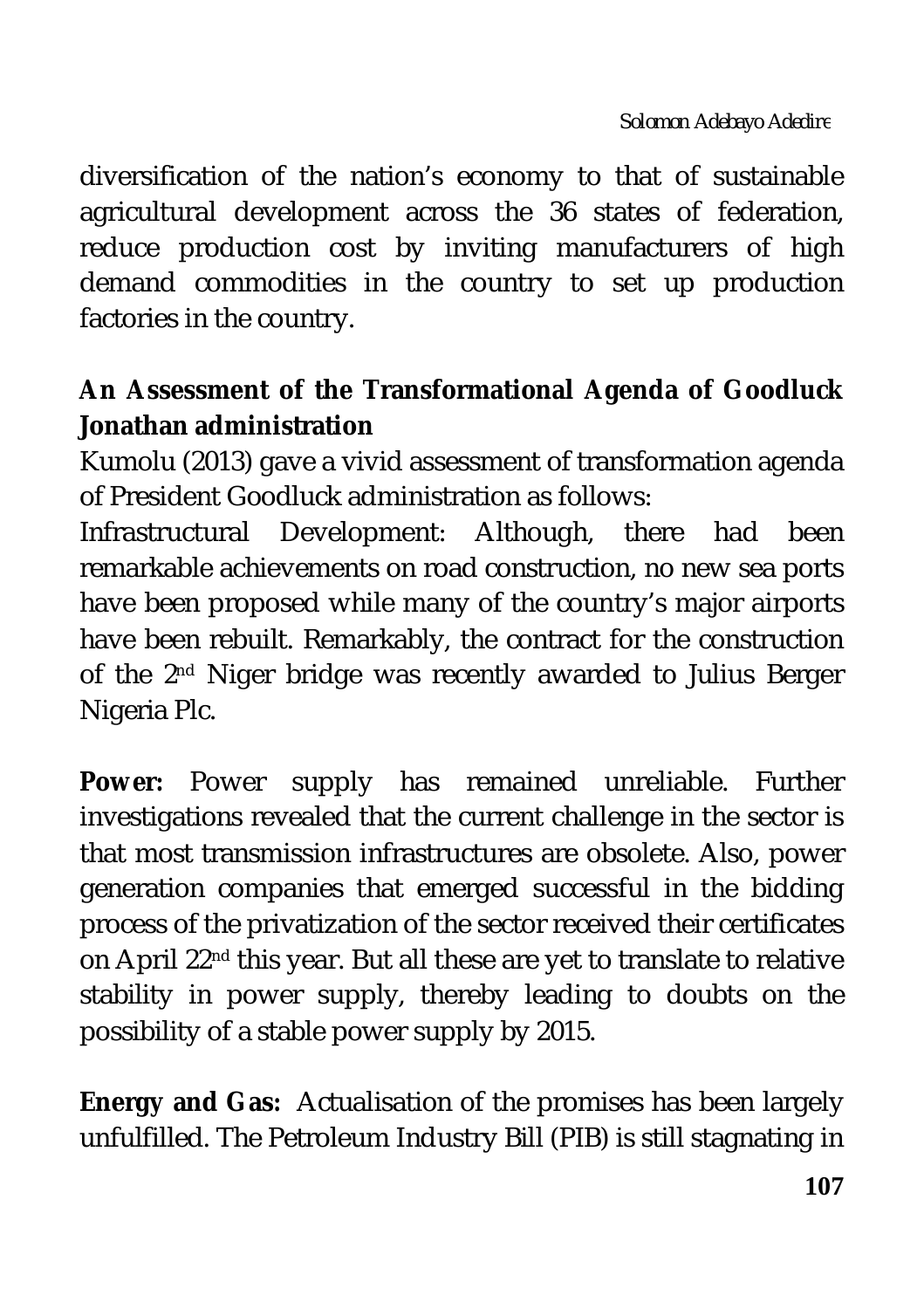the National Assembly. Nigeria is largely dependent on imported fuel while a large amount of money is spent on refineries that are not producing at capacity. The administration has been dogged by its failure to fully address the corruption emitting from the payment of petroleum subsidy to importers and the continued insinuation of the sector as a nest of corruption.

**Education:** The administration initiated a programme to provide 400 schools for itinerant scholars in Northern Nigeria known as Almajiri. There is also a reported 15 percent increase in pass rates in school leaving examinations in Nigeria in 2012.The number of Federal universities in Nigeria was increased by 12 as well, just as blocks of classrooms in 15 states were completed as part of efforts to meet Milleniuum Development Goals (MDGs). However, the increase in the number of federal universities has been met with criticisms over the administration's failure to improve on the standard of the existing universities all of which have fallen out of global reckoning. The condemnation is buttressed by the allocation of #426.53billion to the sector, which is at about 10% below the UNESCO recommendation of 26 percent.

**Security:** Despite the declaration of state of emergency in the states of Borno, Yobe and Adamawa, observers still argued that enough is not being done to curb insecurity. This is one area that seems to be a general consensus that the President had not done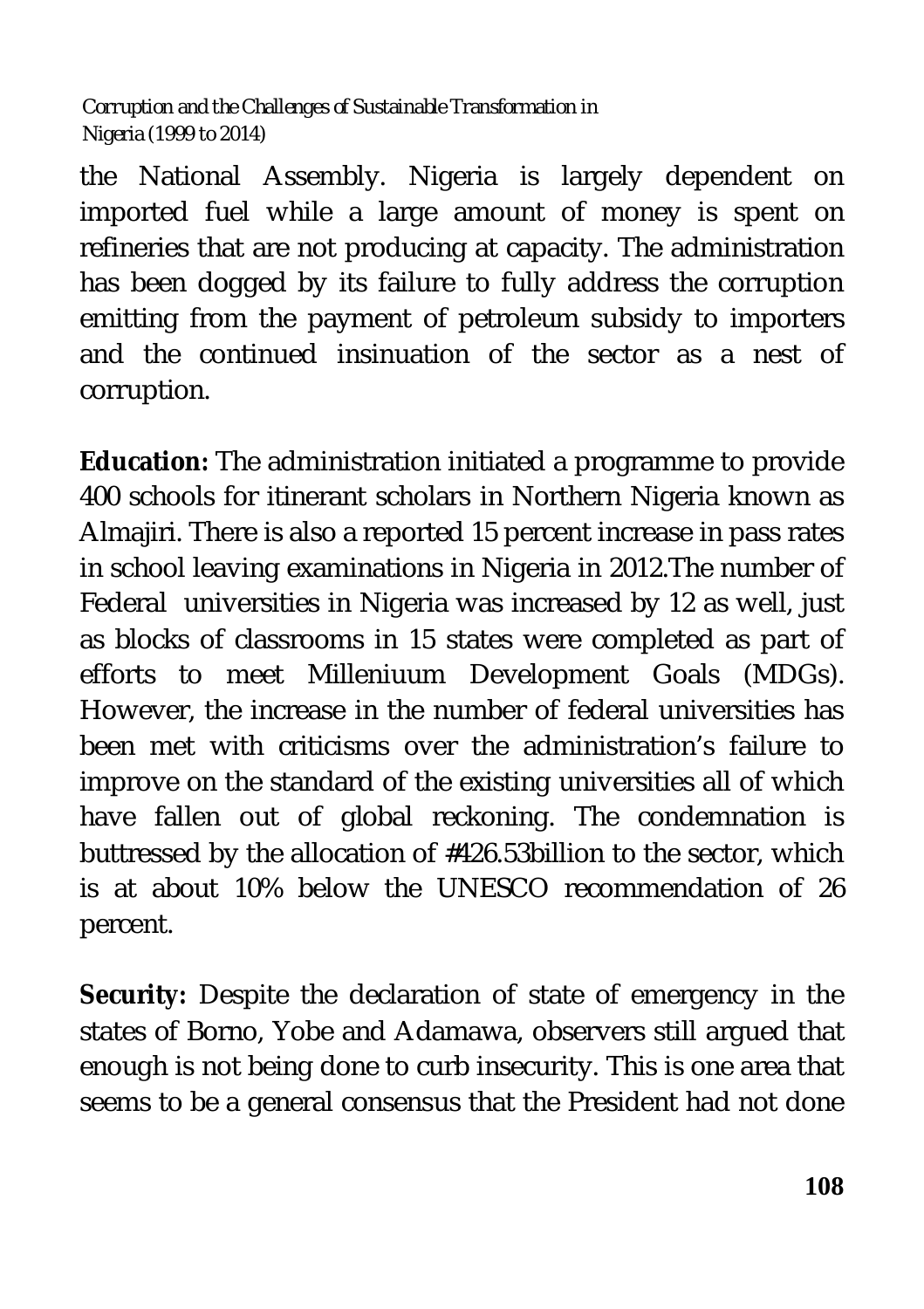well. Similarly, the administration's war against graft has been generally described as weak and unproductive.

**Agriculture:** The administration's strides in the agriculture sector have been largely commended and the sector is after many years of stagnation again looking up, while the country's agriculture experts are now the toast of their peers around the continent.

**Economy:** While the administration is claiming economic growth of 6.5 per cent in the first quarter of 2013 with inflation down to single digit, fiscal deficit of 1.8 of GDP and foreign reserves of \$48 billion, others have argued that the reality is to the contrary. An estimated 70% of the nation's budget is spent on servicing paraphernalia of government, while foreign debts are accumulating.

### **Challenges of Sustainable Transformation in Nigeria**

Corruption**:** This is one of the most severe impediments to development and growth in emerging and transition economies. Corruption is widespread in many developing and transition economies, not because their people are different from people elsewhere, but because conditions are ripe for it. The motivation to earn income through corrupt practices is extremely strong, exacerbated by poverty and by low and declining civil service salaries (Bannon, 1999).

**Gender Inequality:** This is a situation where women do not have the same rights and enlightenments as men to human, social,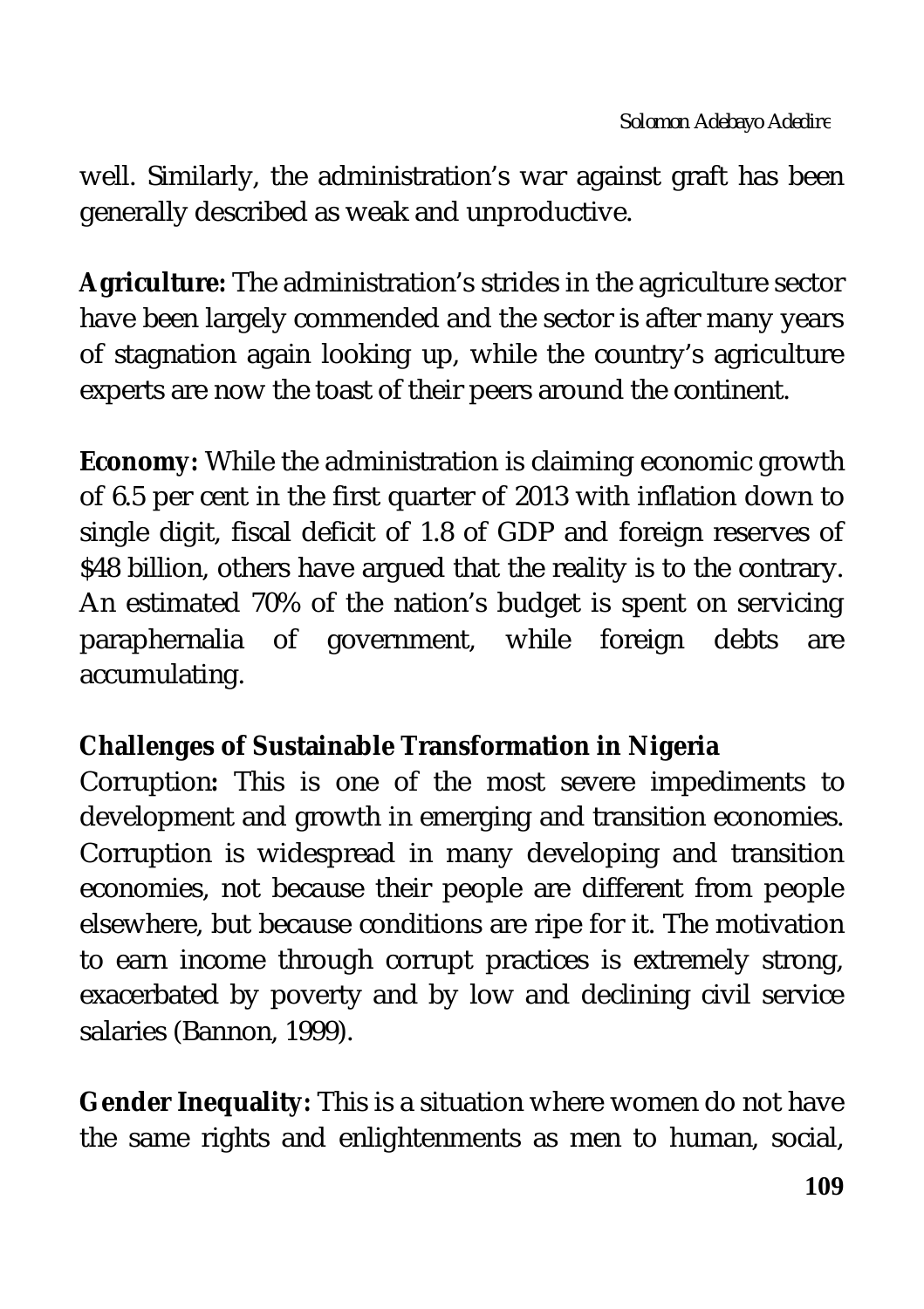economic and cultural development and where women do not have equal voice in civil and political life (Evans, 2001). It is a situation of uneven distribution of income, lack of access to productive inputs, such as credit and education, lack of command over property or control over earned income as well as gender biases in labour market and social exclusion between men and women (Cagatay, 1998; Harris-White & Saith, 1997; Ravari, 1998).

In Nigeria, gender inequality which is not in favour of women features prominently in access to and control of land, credit facilities, technologies, education and health and as a result, women are more vulnerable to poverty than men.(Adedire, 2013).

**Marginalization:** It is pertinent to know that sustainable transformation requires the efforts of all and sundry. In Nigeria, marginalization of people in socioeconomic and political spheres has seriously hamphered sustainable transformation. The heterogeneous nature of the society has shortchanged some groups in the sharing of political positions. For example, women in Calabar protested against political marginalization and shortchange in the sharing of political positions, appointments and access to public decision making, contrary to the constitutional provision of 35% affirmative action on gender equality. The group stressed that the policy on women's rights to occupy legislative positions has remained on paper, the group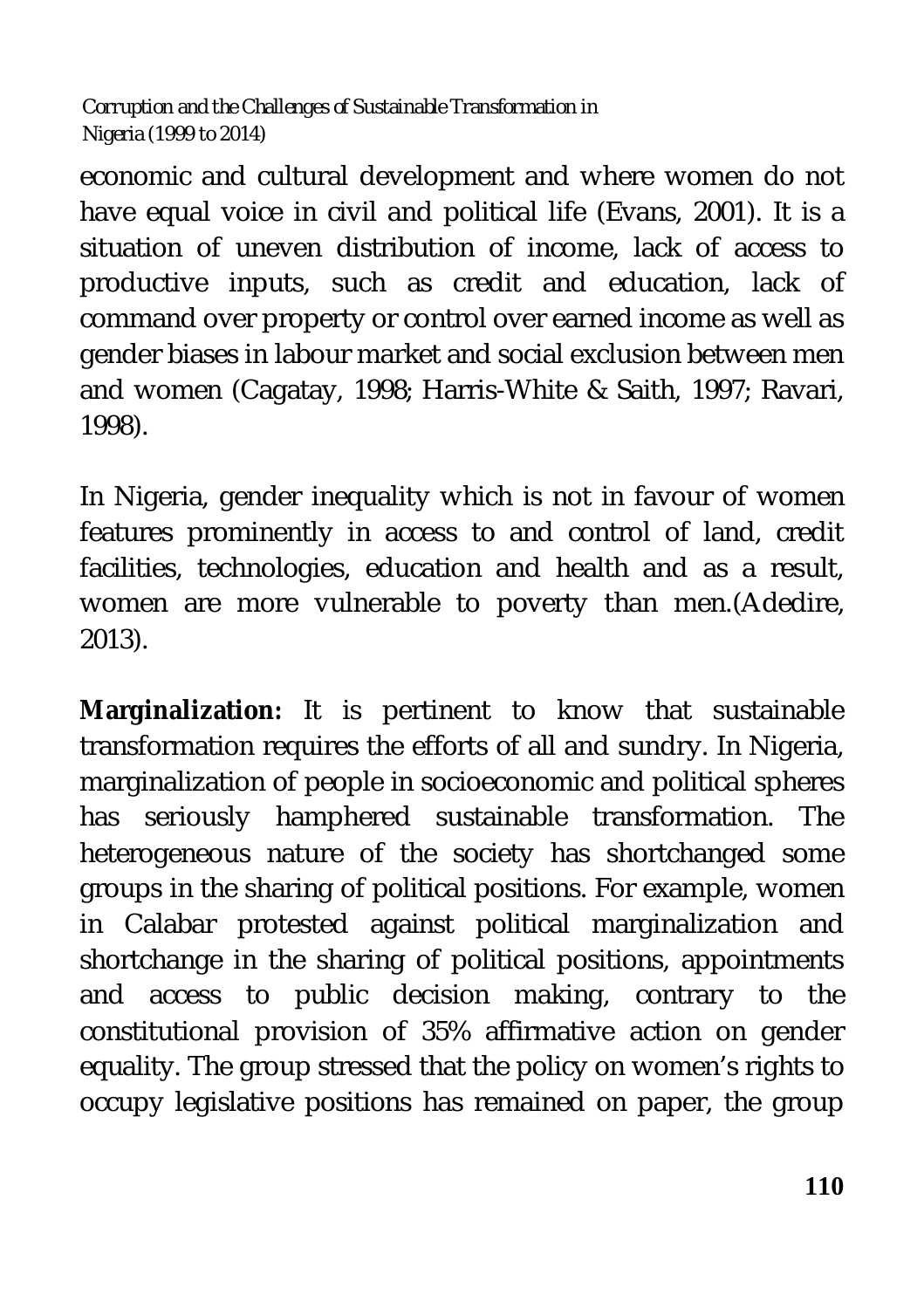then called for proportional representation as done in Rwanda and South Africa (The Guardian, July 12, 2013).

**Lack of Human Capital Development:** Development is peopleoriented because human beings are the end objectives of development. Growth and development capacity would be hamphered where human resources are not fully utilized. The transition agenda of the government would suffer serious setback when people lack the skill and knowledge to execute the various developmental programmes.

**Over-Ambitious of Development Plan:** The seven point Agenda of Yar Adua administration in 2007was over-ambitious. The need for successive governments to develop and transform many sectors of the economy at the same time ended in futility.

**Lack of Conducive Environment:** The prevailing situation in Nigeria environment which ranges from insecurity to inflation, devaluation of currency, hardship economic situation, strikes, trade unionism etc. has not allowed the various developmental programmes to be sustained.

## **RECOMMENDATIONS**

There is the need for government to curb corruption. The various anticorruption Acts which was signed into law on 13th June 2000 should be properly enforced. Corruption as an antidote to sustainable transformation should be nibed in the bud. Public enlightenment should be used to educate the public on or against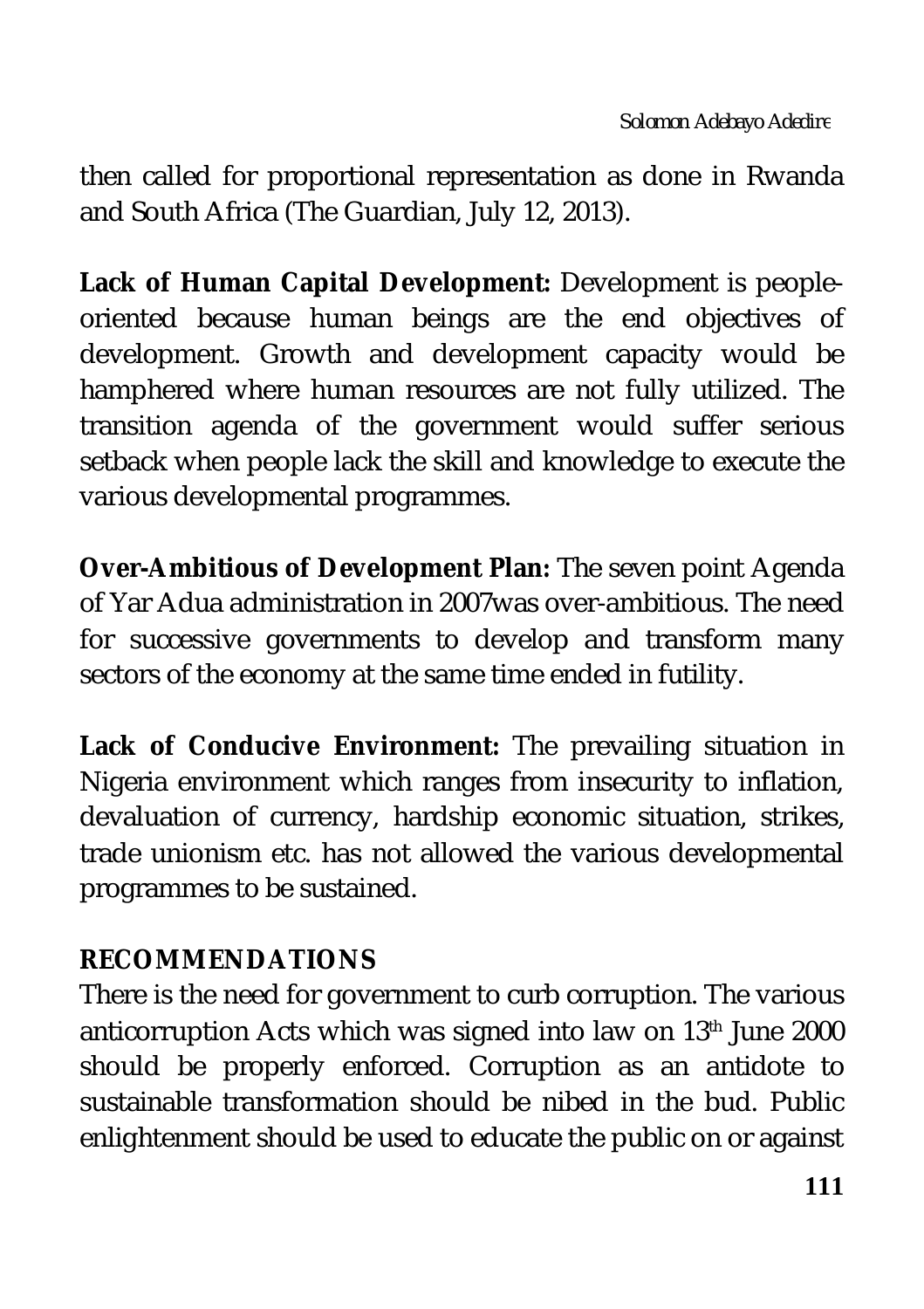bribery, corruption and related offences and also foster public support in combating corruption. Government should collaborate with civil society and non-governmental organizations with a view to build human capital that would help to fight corruption to a logical conclusion. Poverty alleviation programme must be intensified as the dividends of democratic governance. Successful war on corruption is indirectly a war on poverty as corruption promotes inequality in the distribution of wealth (Anifowose, 2002).

There is also the need to alter the environment of corruption. As Johnson (1997) argues that it is possible for countries with entrenched corruption to move towards low corruption equilibrium when the environment of corruption is altered to create incentives for officials to reduce corruption and for groups in society to combat it. Nigeria's economy needs to be diversified. Diversification of the economy away from oil and gas is required for real sustainable growth. We need to invest in other sectors of the economy rather than crude oil. Nigeria as agrarian society should adopt technology that is based on indigeneous knowledge and skills. Government needs to protect human rights and promote people's participation in all aspects of state governance. In addition, equal gender representation in government is necessary. The constitutional provision of 35% affirmative action on gender equality needs to be enforced. Women in Calabar in showing their grievances stressed that the policy on women's rights to occupy legislative positions has remained on paper, the group called for proportional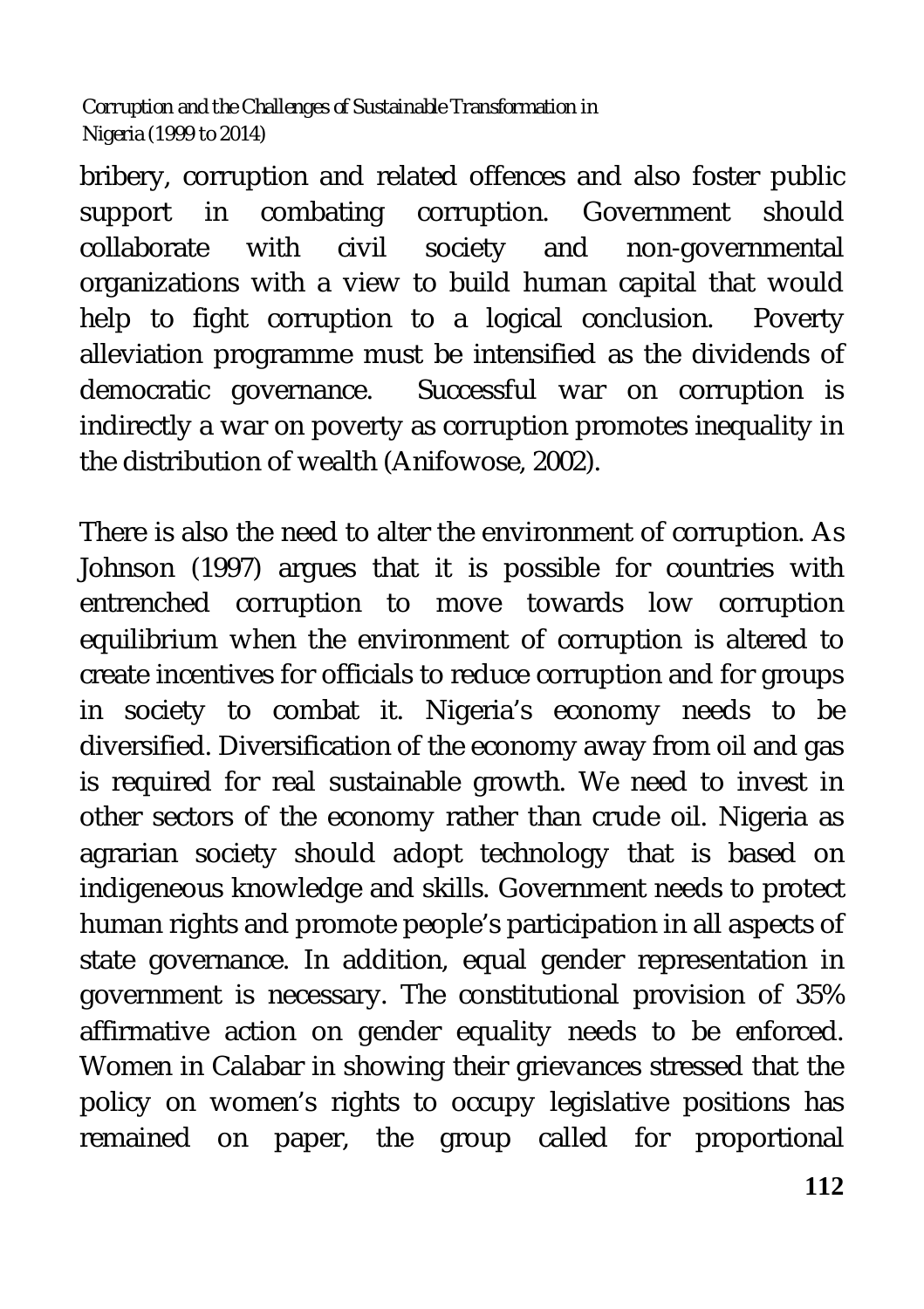representation as done in Rwanda and South Africa (The Guardian, July 12, 2013). Finally, conducive and an enabling environment is required for sustainable transformation. It is therefore important to provide resources build capacity and create an enabling environment for all in a way that is consistent with the vision of a sustainable world. Such a transition requires a high degree of consensus and coordination between societal actors with diverse interests and working environments (UNEP, 2011).

## **CONCLUSION**

The paper affirmed that corruption and sustainable transformation is a daunting challenge in most developing countries of the world and especially in Nigeria. It recognized the fact that corruption is an antidote to sustainable transformation, therefore, efforts of all and sundry is needed to nib it in the bud. We have submitted that the various transformational agenda of the government are good on paper but have suffered setback due to lack of proper execution by the policy formulators. Factors like gender inequality, ethnic and religious crisis, marginalization, lack of human capital development, haphazard execution of state budget, overambitious of development plan and lack of conducive environment are the major challenges of sustainable transformation in Nigeria. The paper suggested that Nigeria's economy needs to be diversified, government needs to protect human rights, there must be equal representation in government and an enabling environment must be created by government for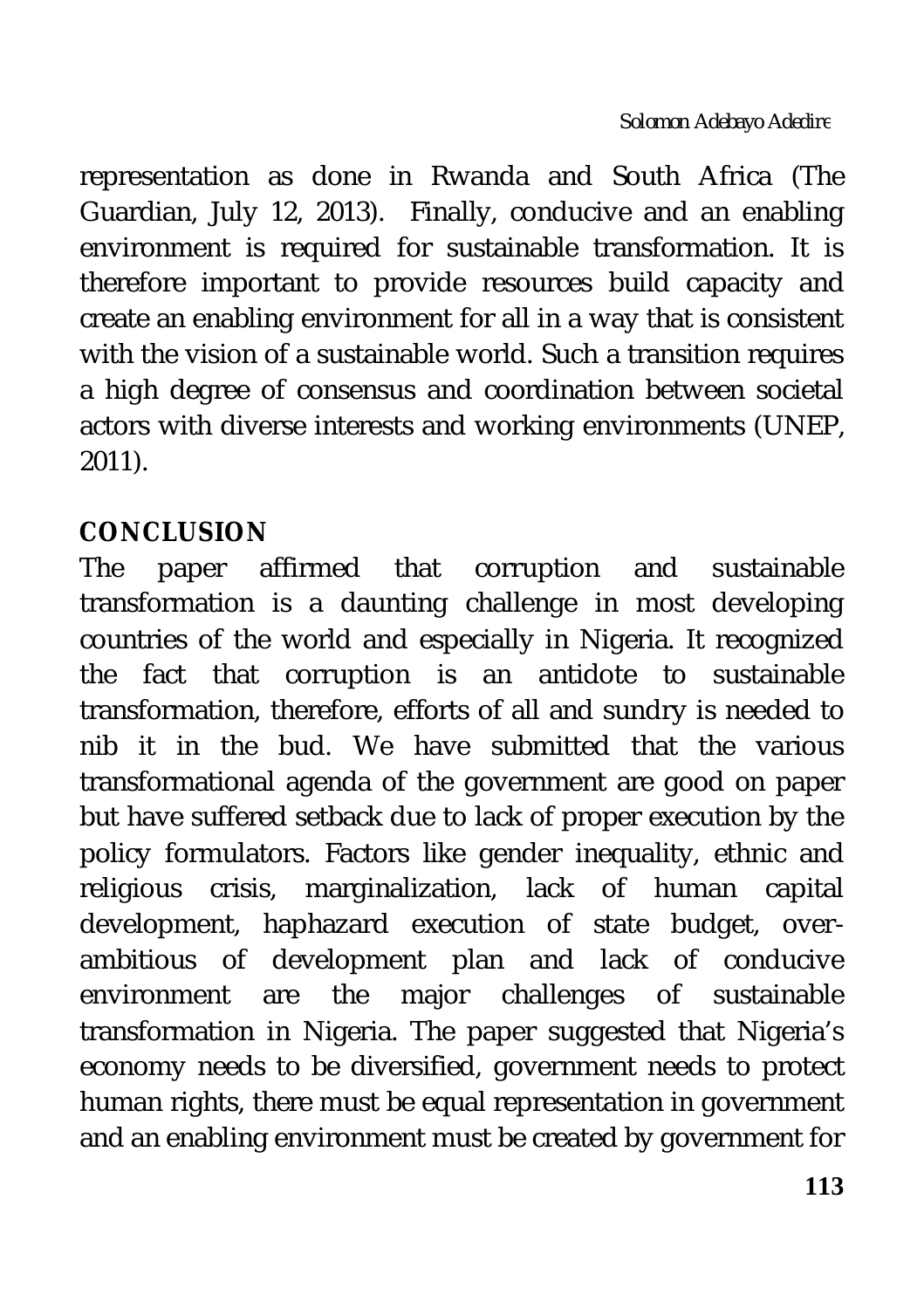sustainable transformation. Above all, corruption which is the most severe impediment to development and growth must be properly addressed by the government.

## **REFERENCES**

- Adedire, S.A. (2013). Gender inequality: Implications for socioeconomic development in Nigeria. *African Journal of Education, Science and Technology*, 1*(2*) pp. 107-114.
- Akanbi, M. (2005). Corruption and the challenges of good governance in Nigeria. In L. Olurode & R. Anifowose (Eds.). *Rich but poor, corruption and good governance in Nigeria*, Lagos: University of Lagos Press.
- Aluko, Y.A. (2009). Corruption in Nigeria: concept and dimension. In Enweremadu & Okafor (Eds). *IFRA Special Research Issue (3)*.
- Anifowose, R. (2002). Corruption: A political perspective. In M.A. Adejugbe (Ed.). *Perspectives on Nigeria's fourth republic*. Lagos: Malthouse.
- Asobia, A. (2012). *Challenges of governance: Need for transformational leadership*. Paper presented at National Conference of ANAN, held at Abuja.
- Bannon, L. (1999). *Transparency and governance*. Stockholm: Sweden.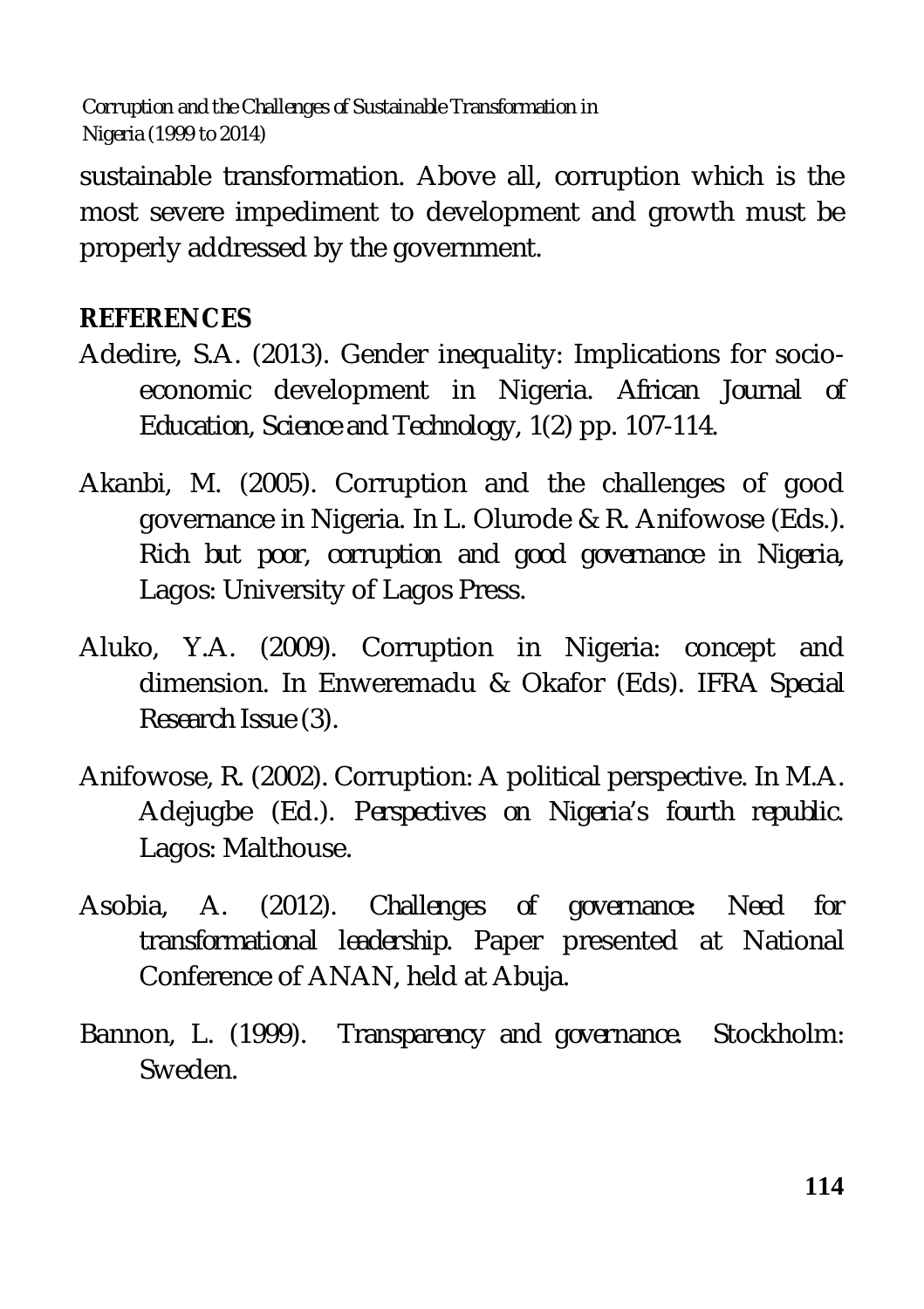- Ben-Eli, M. (2006). *Sustainability Laboratories.* Cambridge: Harvard University Press
- Berdhan, P. (1997). Corruption and development*:* A Review of Issues*. Journal of Economic Literature11*(25). 1320-46.
- Cagatay, N. (1998). *Gender and poverty: UNDP social development and poverty elimination division* Working Paper No. 5.
- Daily Trust Online,(Abuja), September 23, 2008.
- Familoni, K. (2005). Political economy of corruption. In L. Olurode & R. Anifowose, (Eds.). *Rich but poor,corruption and good governance in Nigeri*a. Lagos: Faculty of Social Sciences, University of Lagos.
- Gambetta, D. (1993). *The sicilian mafia*. Cambridge: Harvard University Press.
- Graaf, G. de. (2003). *Tractable morality. Customer discourses of Bankers, Veterinarians and charity workers.* Rotterdam: Erim.
- Harsh, H.C. (1993).Accumulators and democrats: Challenging state corruption. In A, Heywood (Ed.). *African Journal of Modern African Studies*. *31(*1). 31-48.
- Johnson, M. (1997). What can be done about entrenched corruption? *World Bank Annual Conference on Development Economics*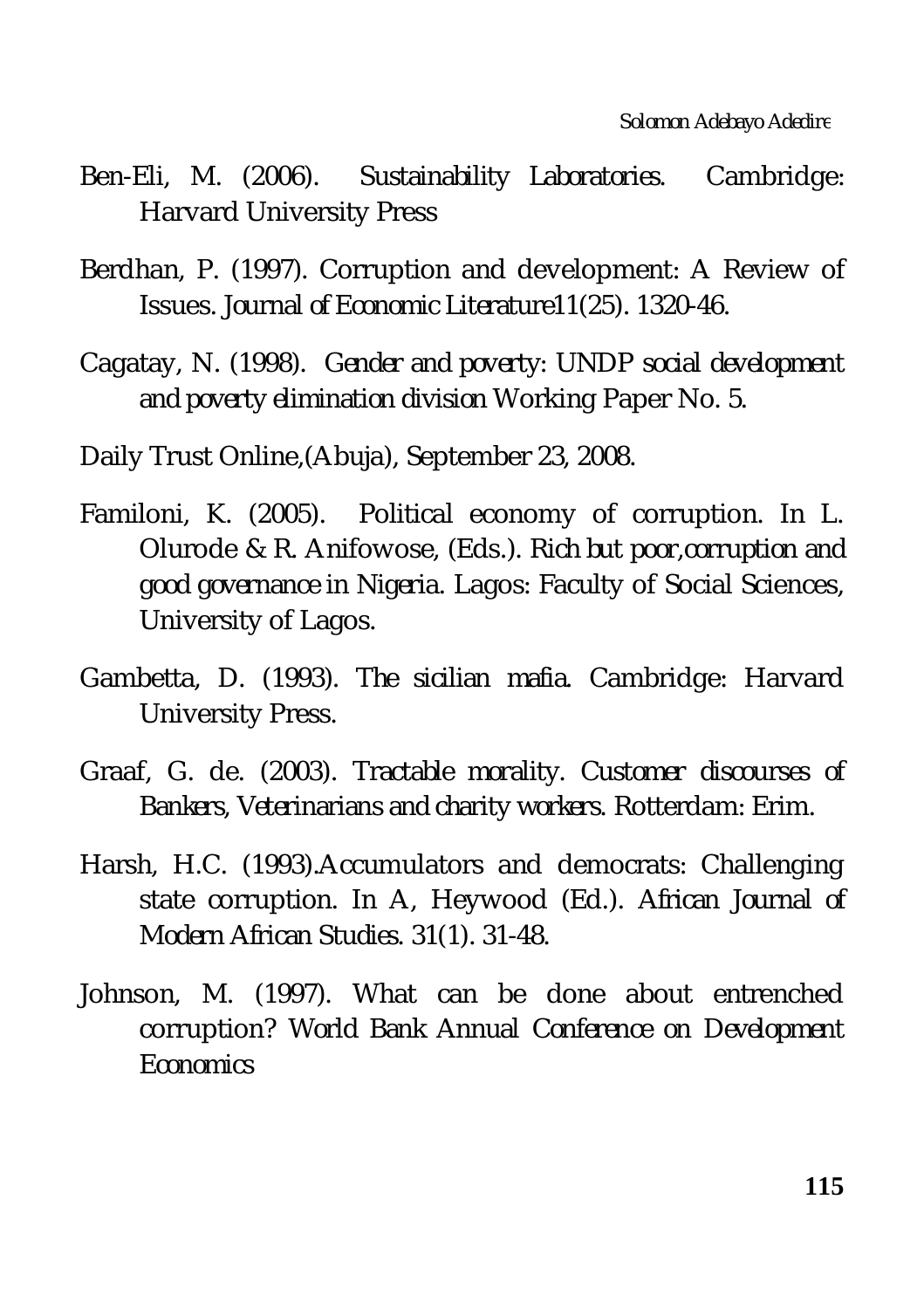- Klitgaard, R. (1988). *Controlling corruption.* Berkeley: University of California Press
- Klitgaard, R. (2000).*Controlling corruption.* Berkeley: University of California Press.
- Kumolu, C. (2013, May 29). Jonathan at mid- term: the promise and performance. *Vanguard.*
- Lardner, T. (2013, June 30). Corruption as Nigeria's lingua franca. *The Guardian*
- Nwaobi, G.C. (2003). *Corruption and bribery in the Nigeria economy: an empirical investigation*. Retrieved from http: //eps/pe/papers/04045<sup>th</sup> May.
- Obasanjo, O. (1994). Keynote address. In A. Aderinwale (Ed.). *Corruption, democracy and human right in West Africa.*  Abeokuta: Africa Leadership Forum (AFL).
- Odey, O.J. (2002). *Democracy, our lofty dreams and crazy ambitions*. Enugu: Snap Press Ltd.
- Olurode, L. (2005). Corruption as a social problem. In L. Olurode & R. Anifowose, (Eds.)*. Rich but poor, corruption and good governance in Nigeri*a. Lagos: Faculty of Social Sciences, University of Lagos.
- Omoluabi,P. (2005). Psychological concomitants of corruption in Nigeria. In L. Olurode & R. Anifowose(Eds.). *Rich but poor,*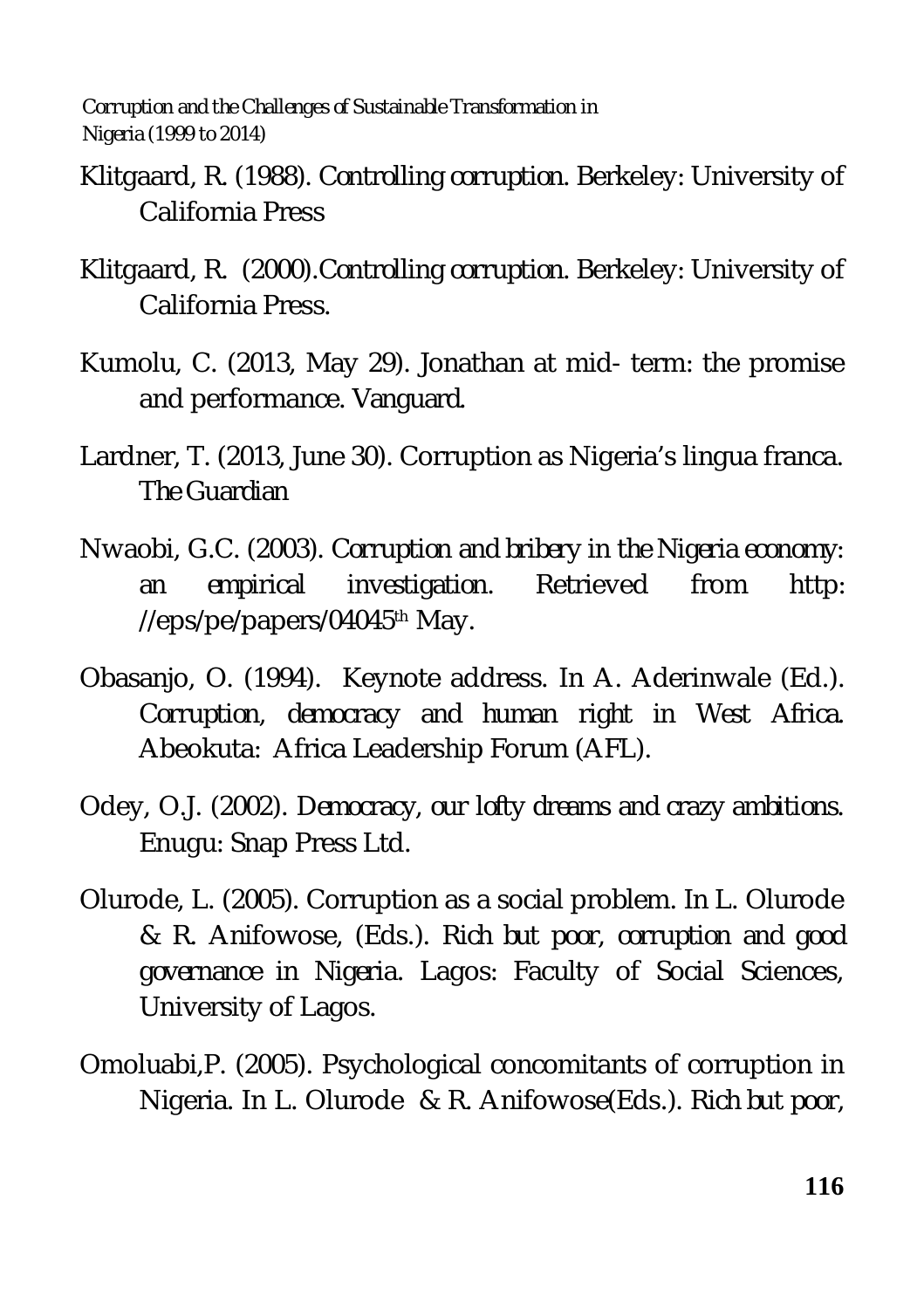*corruption and good governance in Nigeria.* Lagos: Faculty of Social Sciences, University of Lagos p.110.

- Osisioma, B.C. (2012). *Nigeria's transformation agenda .the management and leadership challenges*.
- Otite, O. (1986). On the sociological study of corruption. In F. Odekunle (Ed.). *Nigeria: Corruotion in development*. Ibadan: Ibadan University Press.
- Oyebode, A. (1990). Overview of Corruption: political and economic recovery in Nigeria. Seminar paperpresented at the Faculty of Law, University of Lagos.
- Plozer, T. (2001). Corruption: Deconstructing the World Bank Discourse. Working Paper Series, Development Studies Institutes, London, No. 01-18.
- Punch, M. (2000). Police corruption and its prevention. *European Journal on Criminal Policy and Research, (*8). 301-324.
- Roy, V. (1970). On the theory of corruption. *Economic Development and Cultural Change(1*)5.
- Shehu, A.Y. (2006). Corruption, rule of law and sustainable development. *Nigerian Journal of Economic and Financial Crime* (1)1. April-June.
- Tanzi, V. (1998). Corruption around the world. *Staff Papers International Monetary Fund (45).* 559-94